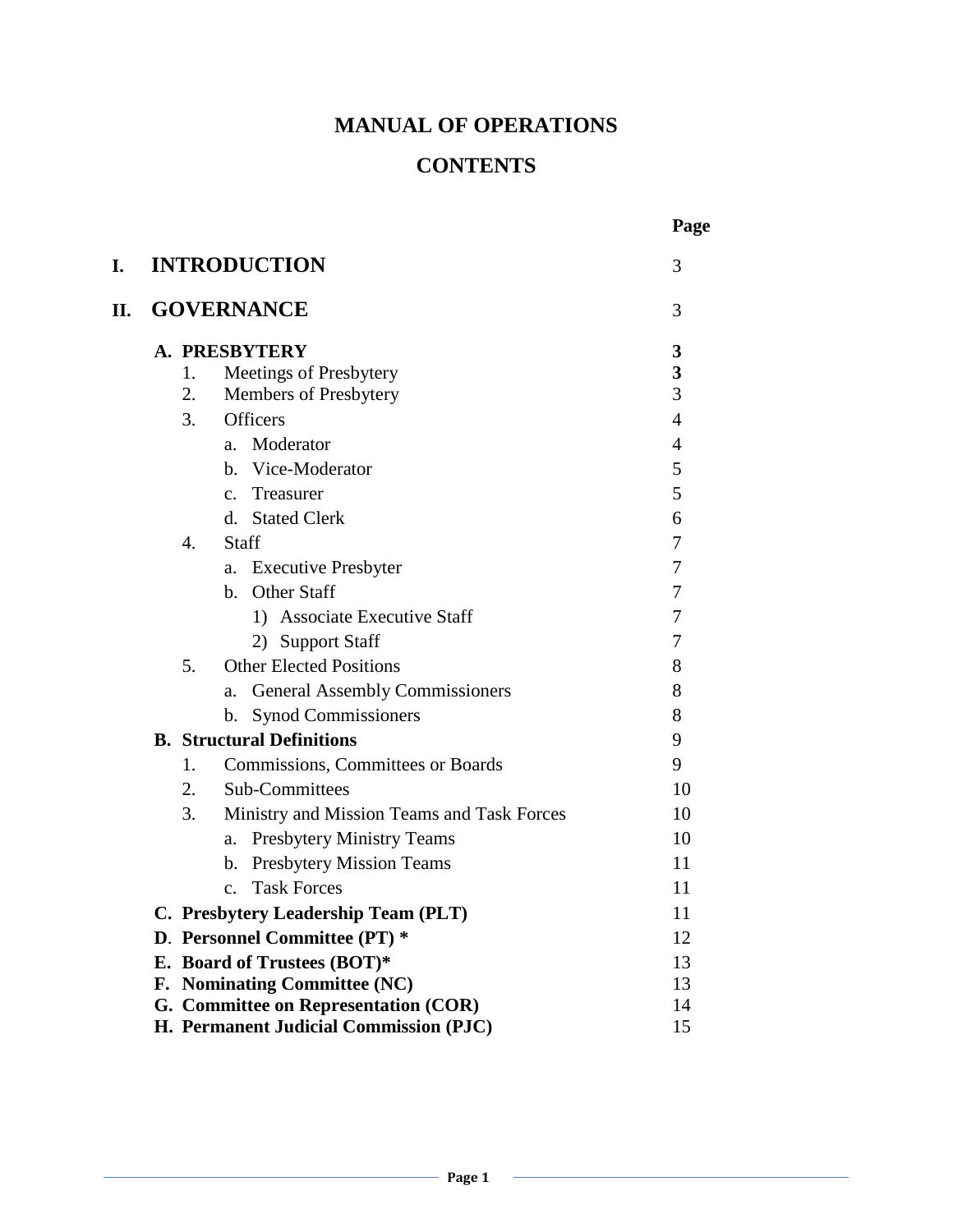|    |           | III. MINISTRY AND MISSION                                                            | 16       |
|----|-----------|--------------------------------------------------------------------------------------|----------|
|    | <b>A.</b> | <b>Committees and Sub-Committees</b>                                                 | 16       |
|    |           | Committee on Ministry (COM)*<br>1.                                                   | 16       |
|    |           | Committee on Preparation Ministry (CPM)*<br>2.                                       | 18       |
|    |           | 3. Committee on Ethics (COE)                                                         | 19       |
|    |           | 4. Mission and Witness Committee (M&W)                                               | 19       |
|    |           | a. Mission Teams                                                                     | 20       |
|    |           | <b>Disabilities Concerns</b><br>i.                                                   | 20       |
|    |           | ii. Kwanzaa Community Development                                                    | 20       |
|    |           | iii. Environmental Stewardship                                                       | 21       |
|    |           | iv. Peace and Justice                                                                | 21       |
|    |           | 5. Committee on Congregational Vitality (CCV)                                        | 22       |
|    |           | <b>Self Development of Peoples Committee</b><br>6.                                   | 22       |
|    |           | <b>7. Bills and Overtures Committee</b>                                              | 23       |
|    |           |                                                                                      |          |
| V. |           | IV. AMENDMENT AND SUSPENSION OF MANUAL<br><b>OF OPERATIONS</b><br><b>APPENDICIES</b> | 24<br>24 |
|    | A.        | <b>Policies &amp; Guidelines</b>                                                     | 24       |
|    |           | Inclusive Language<br>1.                                                             | 24       |
|    |           |                                                                                      | 25       |
|    |           | 2. Alcohol Use Policy<br><b>Conflict of Interest</b><br>3.                           | 26       |
|    |           |                                                                                      |          |
|    |           | 4. Death Notice                                                                      | 29       |
|    |           | <b>Immigrant Ministries Policies</b><br>5.                                           | 29       |
|    |           | 6. Background Checking Policy                                                        | 31       |
|    |           | 7. Laboring In/Out of Bounds of Presbytery                                           | 31       |
|    |           | <b>Sabbatical Leave Guidelines</b><br>8.                                             | 31       |

\* Denotes manuals and/or policies available online and in the Presbytery Office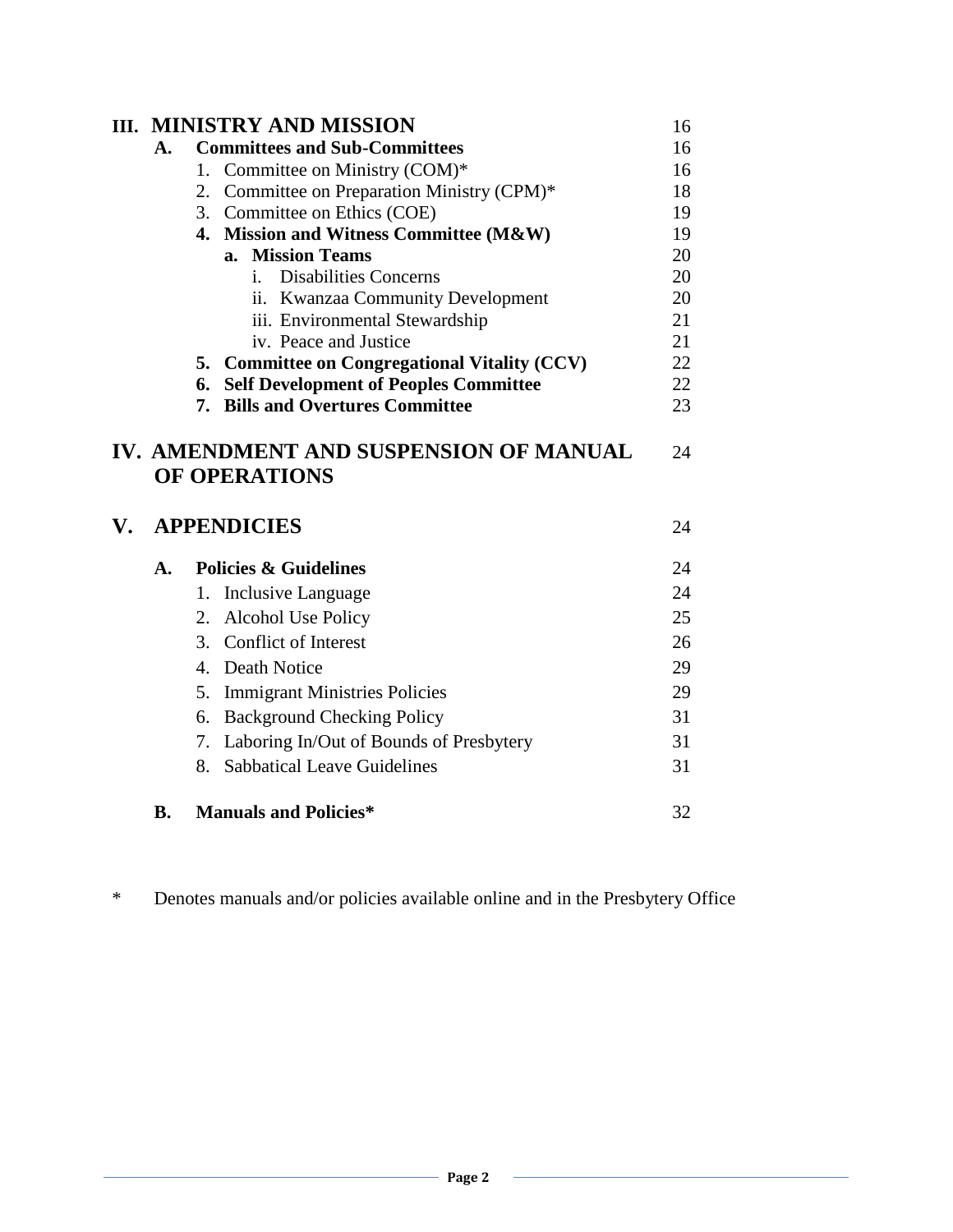# **I**. **INTRODUCTION**

This Manual of Operations is divided into three sections, Governance, Ministry and Mission, and Appendices. The section on **Governance** refers to all entities and policies related to the ecclesiastical functions of the presbytery. The section on **Ministry and Mission** refers to the work of the Presbytery and its various committees. The **Appendices** include miscellaneous policies and related documents not included in other sections of the Manual of Operations. The **membership** of some entities is restricted to ordained Teaching or Ruling Elders. When the word "lay" is used, membership is open to all members of the Presbyterian Church (U.S.A.). In addition, some committees may include non-Presbyterians in their membership.

All committees will be described in the Manual of Operations, but, in addition, some will have **procedural handbooks or guidelines**, approved by the Presbytery, which are in compliance with the *Book of Order.* They can be found on the PTCA website. Hard copies may be found in the presbytery office. Documents found on the website or in the presbytery office will be noted beside the specific entity in the Manual of Operations. A list of available online documents will also be found in the Appendices of this Manual.

# **II. GOVERNANCE**

# **A. PRESBYTERY**

## **1. MEETINGS OF PRESBYTERY**

As stated in the bylaws, Presbytery will meet in regular stated meetings at least twice and normally up to six times each year, during the months of January, March, May, July, September, and November. The facility must be totally accessible and have room for 125 to150 people, for meetings and eating. The dates, host churches, and times of the meetings will be set by the Leadership Team. The intent will be to hold two Saturday meetings and other meetings on Tuesday evenings. The arrangements for the meetings will be handled by the office staff working with the Leadership Team and the host church.

The Moderator will preside at all meetings, including any special meetings called during the year. If the Moderator cannot preside, or wishes to step down temporarily, the Vice-Moderator will assume the chair. *Robert's Rules of Order,*  Latest Edition, is the parliamentary authority to be followed.

- **2. MEMBERS OF PRESBYTERY:** The members of Presbytery, as stated in the Bylaws of the Presbytery, consist of three groups of commissioners. These groups include the following
	- a. **Teaching Elder Members:** All clergy who are ordained as Teaching Elders in the Presbyterian Church (U.S.A.) who have been examined and approved for membership by the Presbytery.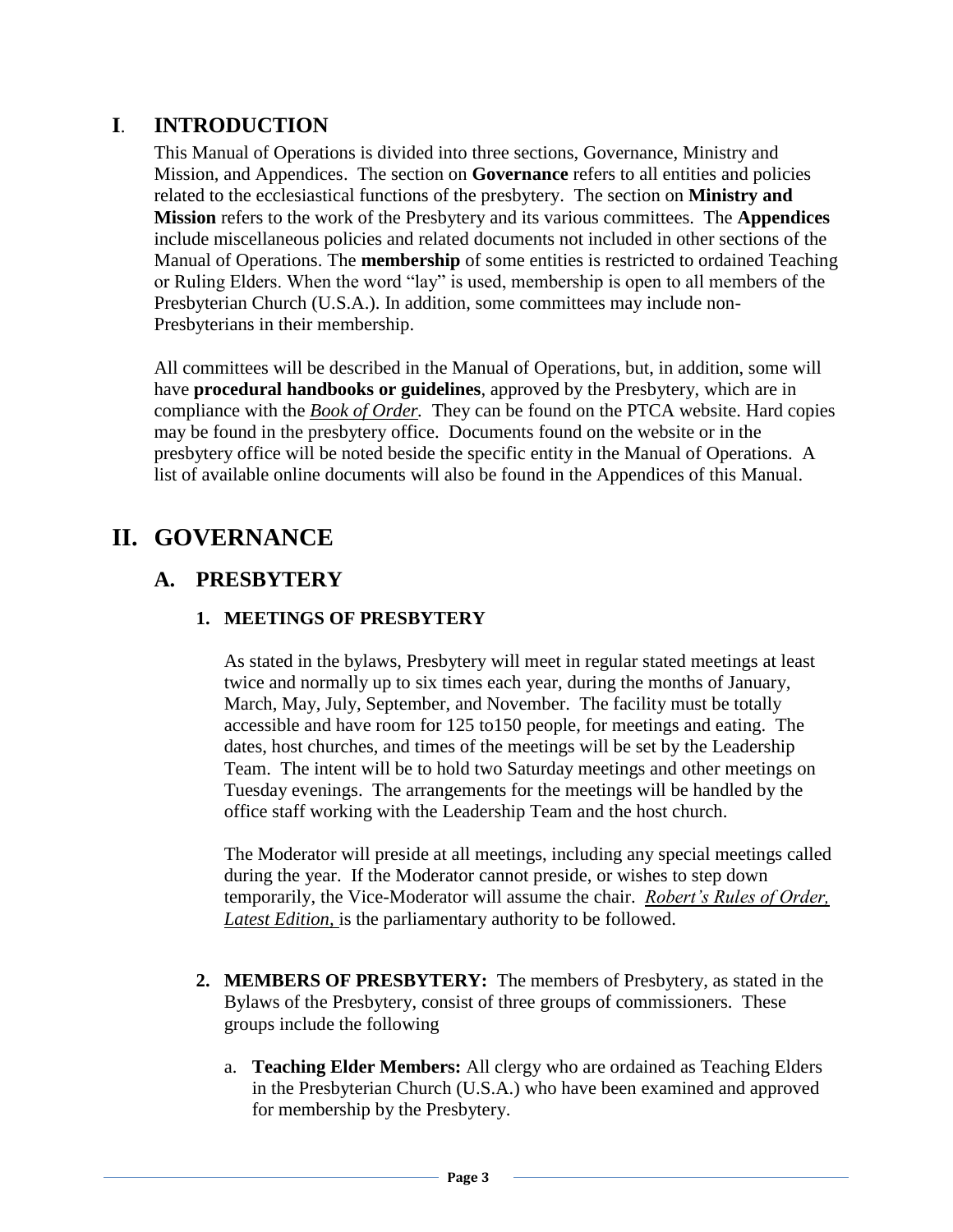- b. **Ministers of Other Christian Churches** serving temporarily in a validated ministry or installed provision under the terms of G-2.0506.
- c. **Ruling Elder Commissioners:** All Ruling Elder commissioners are duly elected by their sessions as representatives to Presbytery. The elected must be in accordance with the latest published Redress of Imbalance which is necessary to provide for parity between clergy, lay membership and elder commissioners.
- d. **Other Ruling Elder Members:** Commissioned Lay Pastors, all elected officers and committee chairs, or their designees\*. The Ruling Elders in this category are included in the Redress of Imbalance, computed annually.

\* Chairs of committees must be eligible for membership in Presbytery in order to have the privilege of voting.

## **3. OFFICERS**

The Officers of the Presbytery of The Twin Cities Area shall be:

a. **MODERATOR:** The Moderator shall be elected by the Presbytery for a term of one year. At the time of election, the Moderator must be a continuing member of, or a commissioner to, the Presbytery (G-3.0104). The Nominating Committee will give full consideration to maintaining a balance of teaching and ruling elders and male/female.

- 1) Preside over the business meeting of the Presbytery in an orderly and efficient manner in accordance with the most recent edition of *Robert's Rules of Order, Newly revised.*
- 2) Attend meetings of the Presbytery Leadership Team working closely with its chair, the Executive Presbyter, and Stated Clerk.
- 3) Act on behalf of the Presbytery for all clergy ordinations and installations, or may appoint a designee.
- 4) Serve as a voting member of the Personnel Committee, or designate another member of the Presbytery Leadership Team to do so.
- 5) In consultation with the Executive Presbyter and Stated Clerk, appoint Investigating Committees.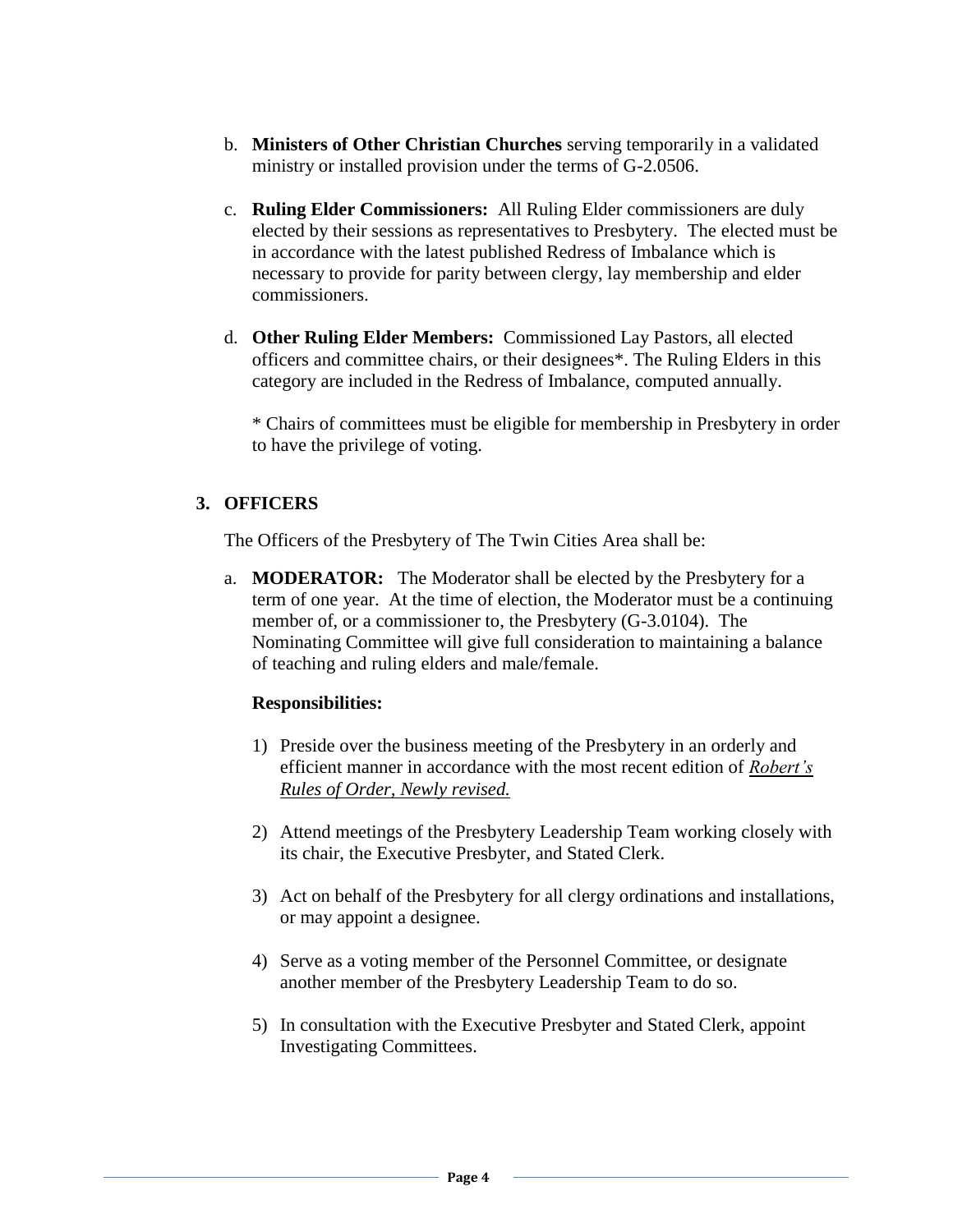- 6) In consultation with the other Officers, chair of the Presbytery Leadership Team and Executive Presbyter nominate to the Presbytery Administrative Commissions, and committees and task forces of the Presbytery Leadership Team, and others authorized by Presbytery for which provision for appointment has not been made.
- 7) Call special meetings of Presbytery as needed (G-3.0304).
- 8) Involve the Vice-Moderator to participate in ways that provide experience and exposure to the Presbytery.
- 9) Execute documents as required by the position.
- 10) Maintain good working relationship with the members of the Presbytery and its committees and commissions.
- b. **VICE-MODERATOR**: The Vice- Moderator shall be elected by the Presbytery for a term of one year and will ordinarily succeed to the position of moderator, if proposed by the Nominating Committee.

#### **Responsibilities:**

- 1) Participate as a member of the Presbytery Leadership Team.
- 2) Preside over Presbytery business meetings at the Moderators request.
- 3) Preside at Installations and Ordinations at the Moderator's request.
- 4) Perform duties of the Moderator in his/her absence.
- 5) Learn the duties of Moderator.
- c. **TREASURER:** The Treasurer is the financial officer of the Presbytery under the Minnesota Nonprofit Corporation Act (Minn. Stat. Chap. 317A), and the bylaws of the Presbytery of the Twin Cities Area. The Treasurer is an officer of the Presbytery and is accountable to the Presbytery Leadership Team.

- 1) Serves as one of the primary authorized signers on Presbytery bank accounts.
- 2) Comprehends the bookkeeping methods and procedures of the Synod of Lakes and Prairies' bookkeeping services and maintains good communication with the director of those services.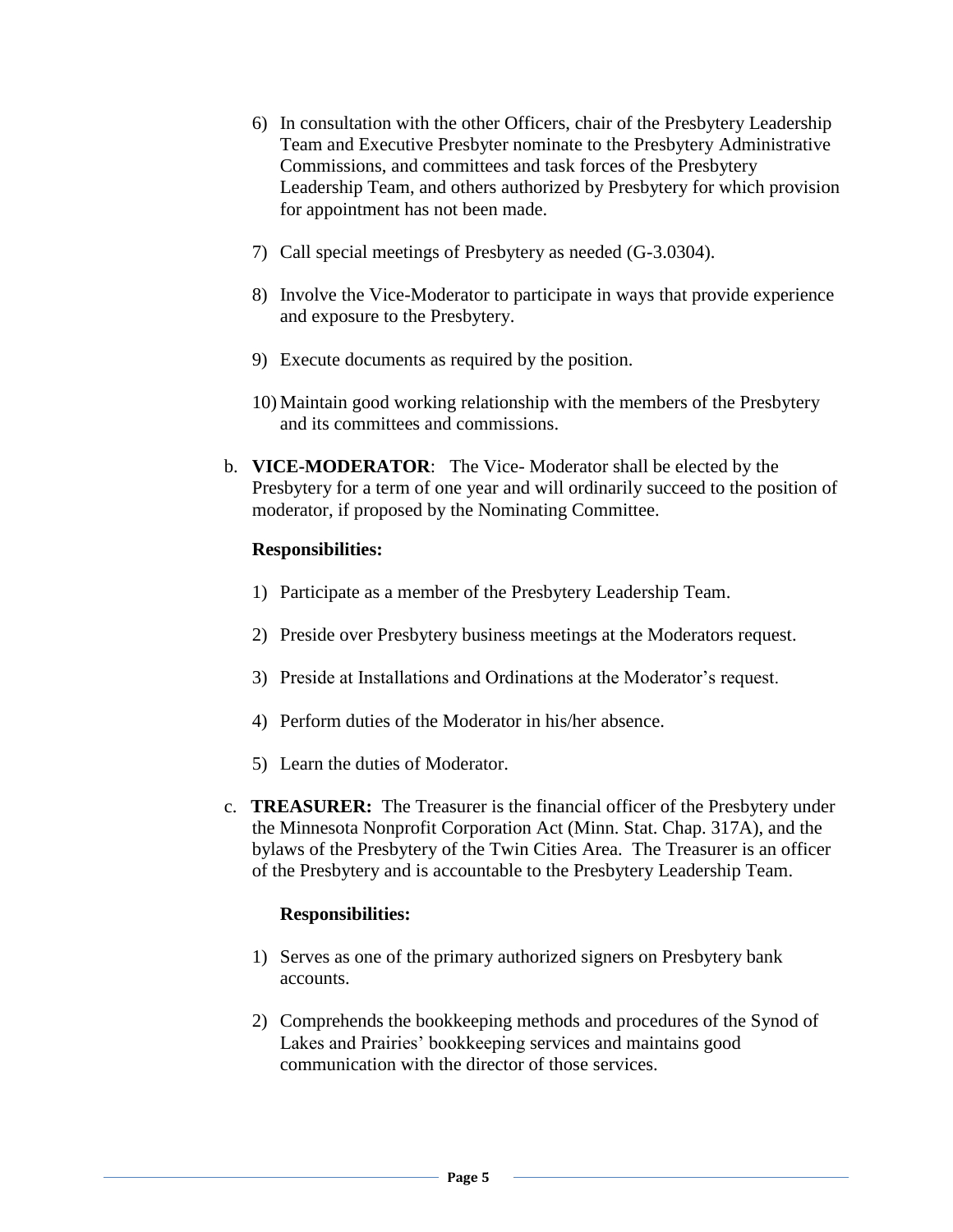- 3) Reviews monthly financial reports and interprets them to the Board of Trustees.
- 4) Assists in preparation of the annual financial review.
- 5) Recommends investment vehicles to the Board of Trustees that are compatible with the investment of cash assets and spending policy.
- 6) Serves as a member of the Budget Task Force in developing draft budgets for the Presbytery's consideration.
- 7) Attends the meetings of the Board of Trustees and Presbytery. Additionally, the Treasurer may choose to attend the annual Fiscal Officers training offered by General Assembly. (Traditionally scholarships have been available through the Synod for this event.)
- 8) Serves as a member of Presbytery Leadership Team.
- 9) Serves as a resource to the Presbytery and Board of Trustees.
- d. **STATED CLERK:** The Stated Clerk shall record the transactions of the body, keep its rolls of membership and attendance, preserve its records, write official correspondence, give constitutional opinions, and staff administrative and judicial commissions. In these ecclesiastical functions, the Stated Clerk is responsible to the Presbytery.

The Stated Clerk serves as corporate secretary under the Minnesota Non-profit Corporation Act (Minn. Stat. Chap. 317A).

- 1) Serves as Secretary to the Presbytery Leadership Team.
- 2) Oversees the process for collection and submission of statistical data from the churches to the General Assembly; oversees the review of session minutes; provides training to clerks of sessions and responds to questions and requests for assistance; manages the process that determines the number of ruling elder commissioners to Presbytery.
- *3)* Takes responsibility for the collection of data and preparation of reports required by the Bylaws of the Presbytery, the Synod, the General Assembly, and the *Book of Order.*
- 4) Maintains, reviews and recommends any needed changes in the Manual of Operations, policies and procedures, articles of incorporation, and files the Annual Registration Statement for Non-profit Corporations.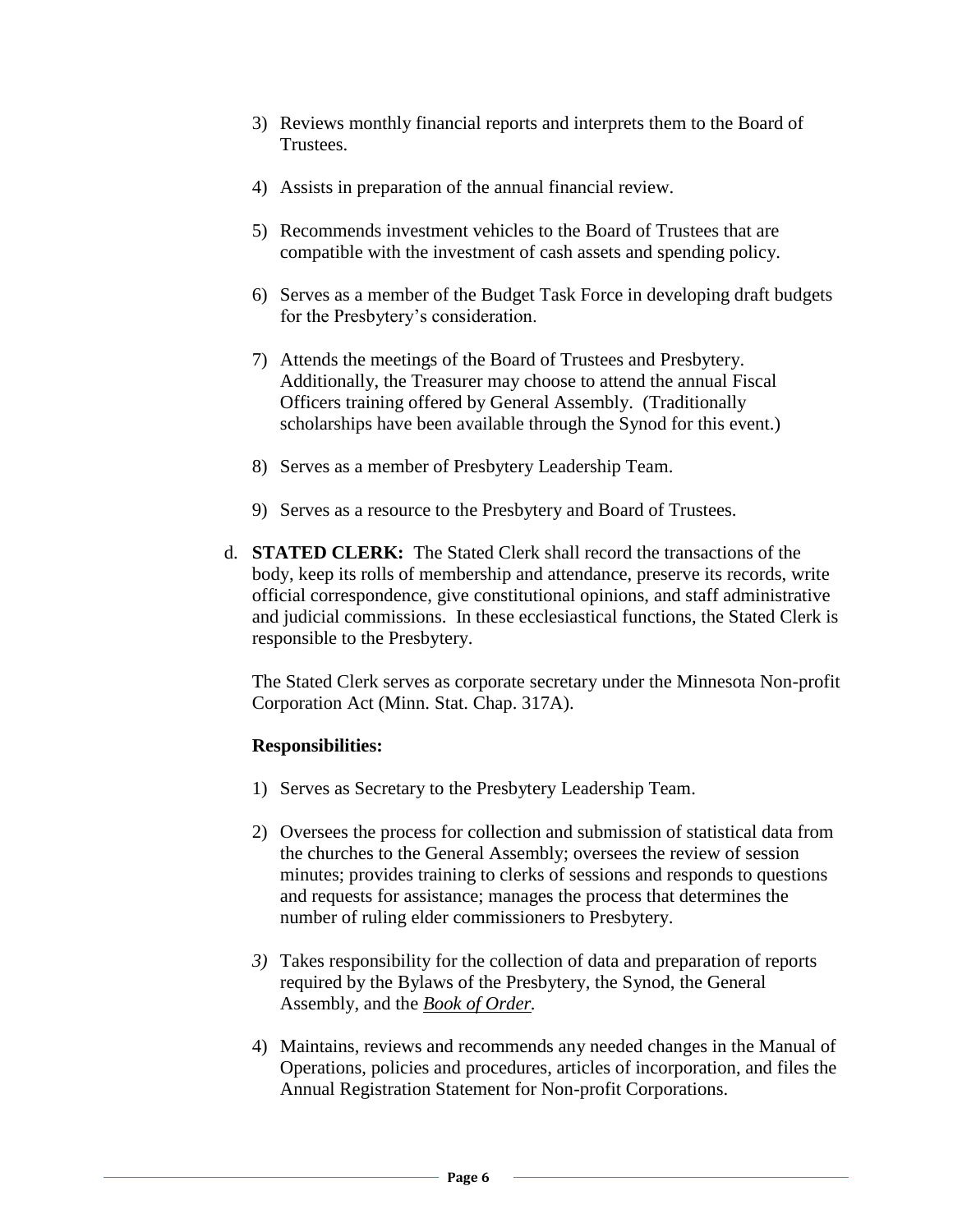Executes legal documents on behalf of the Presbytery, as requested, and is authorized to sign checks.

- 5) Performs such miscellaneous duties as assigned by the Presbytery.
- 6) Attends staff meetings; meets regularly with the Personnel Committee, and trains and directs the work of any assistant stated clerks; provides staff services to the Board of Trustees and Committee on Ministry in the absence of, or at the direction of the Executive Presbyter.

## **4. STAFF**

The approved Personnel Policies of the Presbytery will govern the employment practices of all paid staff, including the Stated Clerk and Treasurer.

**a. EXECUTIVE PRESBYTER:** The Presbytery of The Twin Cities Area may elect an Executive Presbyter for an indefinite term, according to the following procedures. The Nominating Committee will nominate candidates for a search committee, the number of members to be decided upon by the Presbytery. The Search Committee will proceed to identify candidates who are compatible with the position and person descriptions, which have been approved by the Presbytery upon recommendation by the Presbytery Leadership Team.

The Search Committee will then present their preferred candidate for election at a stated meeting of the Presbytery.

The Executive Presbyter will serve as the Chief Administrative Officer, with supervisory responsibilities for the office, and as resource to the Presbytery Leadership Team and to most of the committees of the Presbytery, including all of the committees, except the Permanent Judicial Committee and Bills and Overtures.

#### **b. OTHER STAFF**

- 1) **Associate Executive Staff**: As set forth in the Bylaws, the Presbytery may elect additional associate executive staff, as it deems necessary, and as funds permit.
- 2) **Support Staff**: The Executive Presbyter, working with the Personnel Committee, may employ support staff as needed, and as funds permit.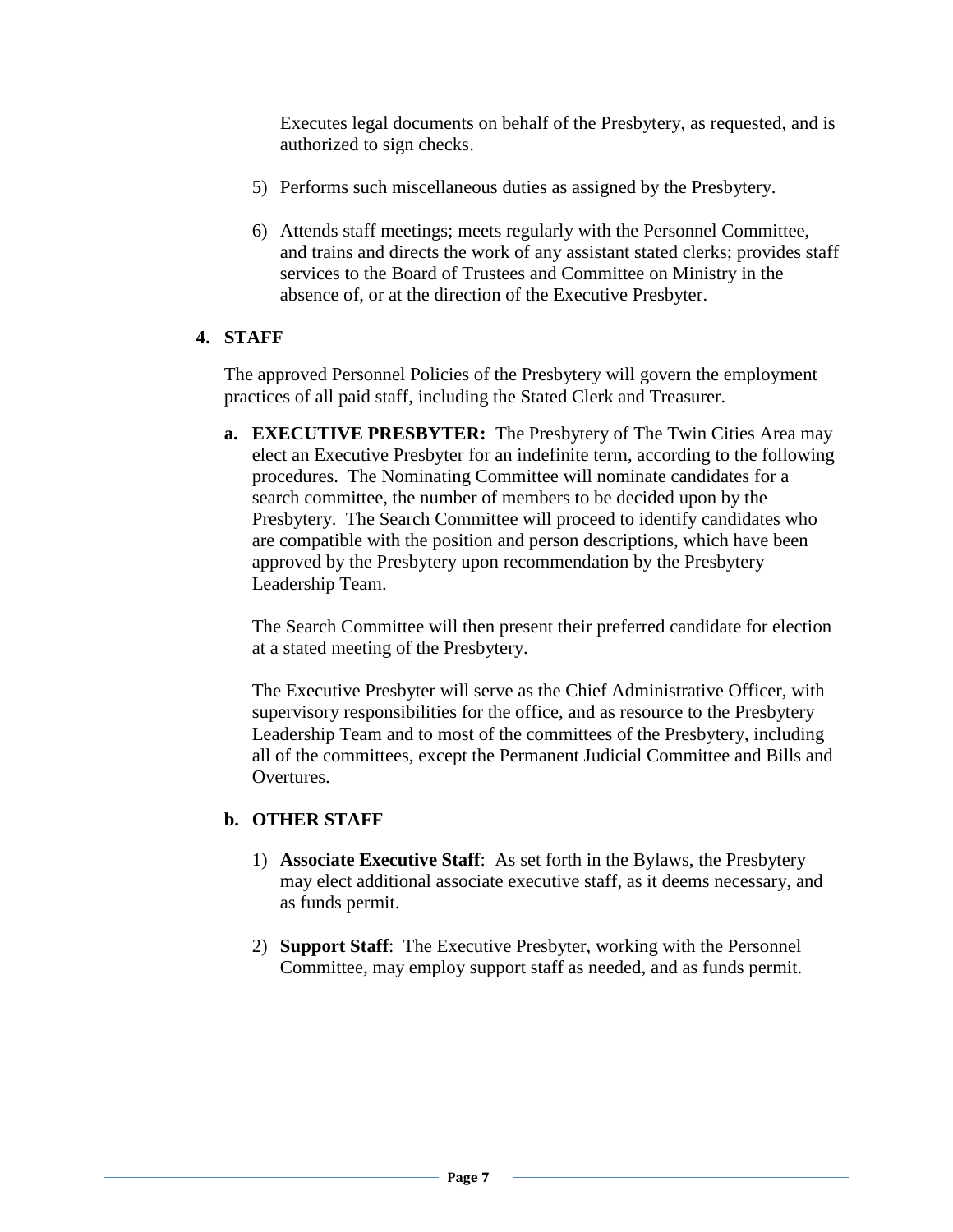### **5. OTHER ELECTED POSITIONS**

#### **a. GENERAL ASSEMBLY COMMISSIONERS**

The Presbytery Nominating Committee shall prepare a slate of recommended commissioners, ruling elder and teaching elder, proportionate to the total membership as reported as of December of the past year and in accordance with the schedule set forth in the Book of Order (G-3.0501). An equal number of ruling elders and teaching elders shall be on the slate. A slate of eligible alternates shall also be prepared by the Nominating Committee.

Following a request for nominations from the floor, the election shall be by secret ballot, unless there are no additional nominations. Nominations made from the floor must be accompanied by biographical sketches, in sufficient numbers for distribution, and include the nominees' agreement to serve. Also included in the biographical information must be the nominee's qualifications, service in the Presbytery, and commitment. Presbyters will vote for their preferred nominees, equal to the number and balance required. The nominees with the most votes will be elected. Persons who are named on the slate of alternates are eligible for nomination from the floor.

Following the election of commissioners, the slate of alternates, plus eligible nominations from the floor will be elected by secret ballot. Commissioners will be asked to prioritize their choices. Alternates will be called upon to serve according to the number of votes each receives. The same rules, which apply to nominations from the floor for commissioners, apply in presenting nominations from the floor.

The Young Adult Advisory Delegate (YAAD) may be elected by voice vote if there are no additional nominations. Nominations from the floor for YAAD require several support documents, and these must be completed and presented to the Nominating Committee prior to the meeting. YAAD nominees must meet the required age qualification: YAAD's must be between 17 and 23 during the duration of the assembly.

#### **b. SYNOD COMMISSIONERS**

The Presbytery of the Twin Cities Area elects two ruling elder commissioners, two teaching elder commissioners, and a young adult advisory delegate (age 17-23 during the duration of service) to the Synod of Lakes and prairies. Ruling elder and teaching elder commissioners serve three year terms, and the YAAD serves a one year term. Service begins in January.

The Presbytery elects its commissioners and young adult advisory delegate to Synod at the September meeting of the Presbytery in which a current person's term expires. Persons may be nominated by the Nominating Committee or from the floor of the Presbytery Meeting at the time of the election.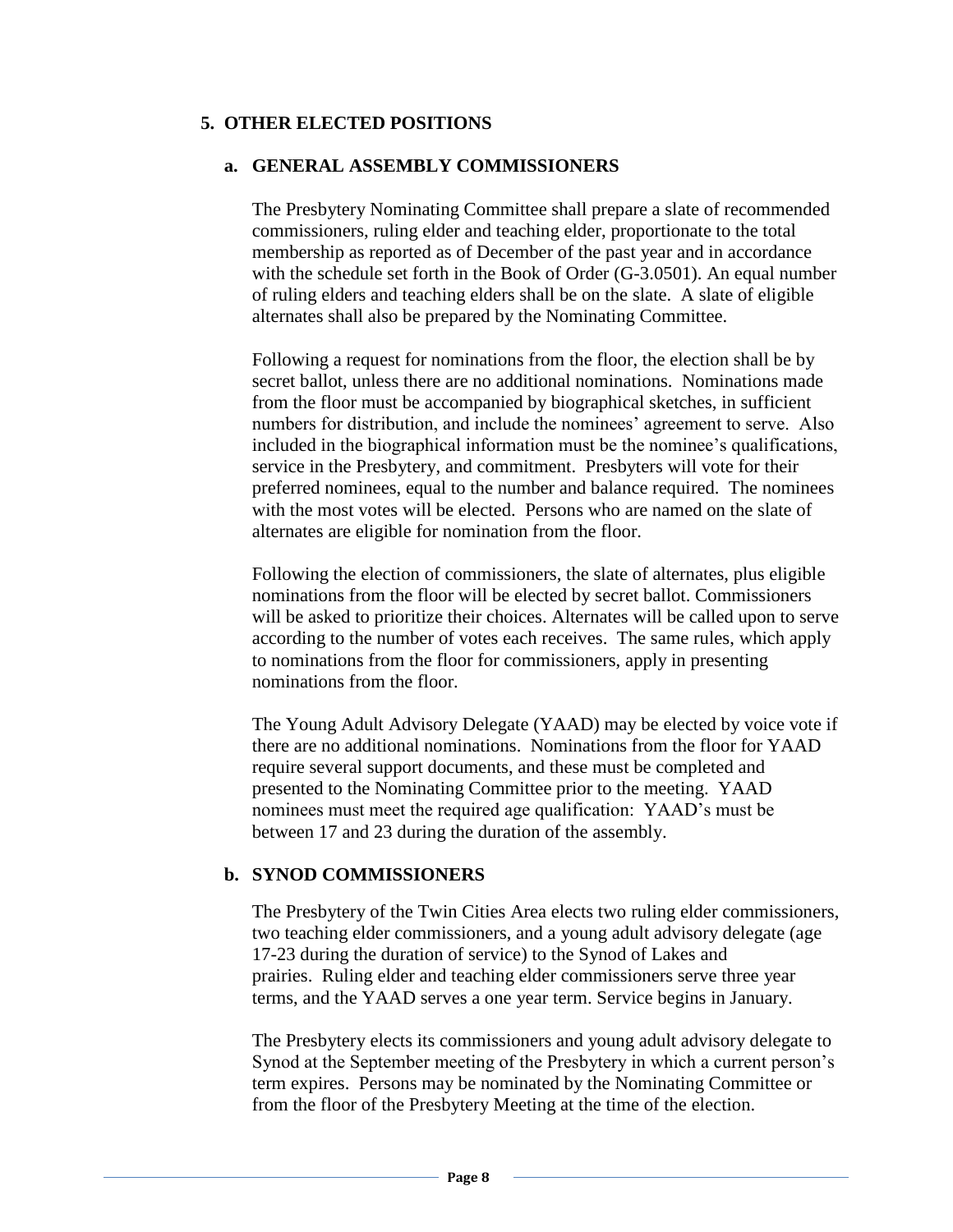To be considered for nomination by the Nominating Committee, persons must complete an application form and return it to the presbytery office by August 1st. Application forms are available on line each year in May; a hard copy may be requested from the presbytery office. A call for applicants will be made at the May and July presbytery meetings and by general presbyterywide e-mail notice, including to all teaching elders, churches, and committee/council/other entity chairpersons. Current Commissioners and YAADS may be nominated for re-election, if eligible, without repeating this process.

Applications from ruling elders, teaching elders, and young adults require a letter of recommendation from a session, presbytery entity, or teaching elder member of the Presbytery. Ordinarily, ruling elders and teaching elders are eligible to be nominated by the Nominating Committee two years after ordination and with two years of membership in the presbytery or one of its churches. In order to present a balanced slate, the Nominating Committee may seek additional applicants.

In consultation with the Committee on Representation, the Nominating Committee prepares a slate for the Presbytery to elect its ruling elder commissioners, teaching elder commissioners, and young adult advisory delegate to Synod. For each person nominated by the Nominating Committee, a written biographical sketch outlining the nominee's qualifications, service, and commitment to serve is published.

For each person nominated from the floor, the Nominating Committee recommends that a written biographical sketch outlining the nominee's qualifications, service, and commitment to serve be published in quantities sufficient for distribution at the presbytery meeting when elections will occur.

If there is only one nominee for a position, election may be by voice vote. If there is more than one nominee, election shall be by written ballot.

## **B. STRUCTURAL DEFINITIONS:**

- 1. The ministry and mission of the Presbytery is fulfilled primarily through **COMMIISSIONS, COMMITTEES or BOARDS** which are continuing entities with defined areas of responsibility*.*
	- Membership: The Presbytery, through its Nominating Committee, elects representative members of Commissions, Committee and Boards. Sub-committee conveners who are not members of the parent entity serve ex-officio, with vote. Members may also serve on related sub-committees, ministry/mission teams or task forces.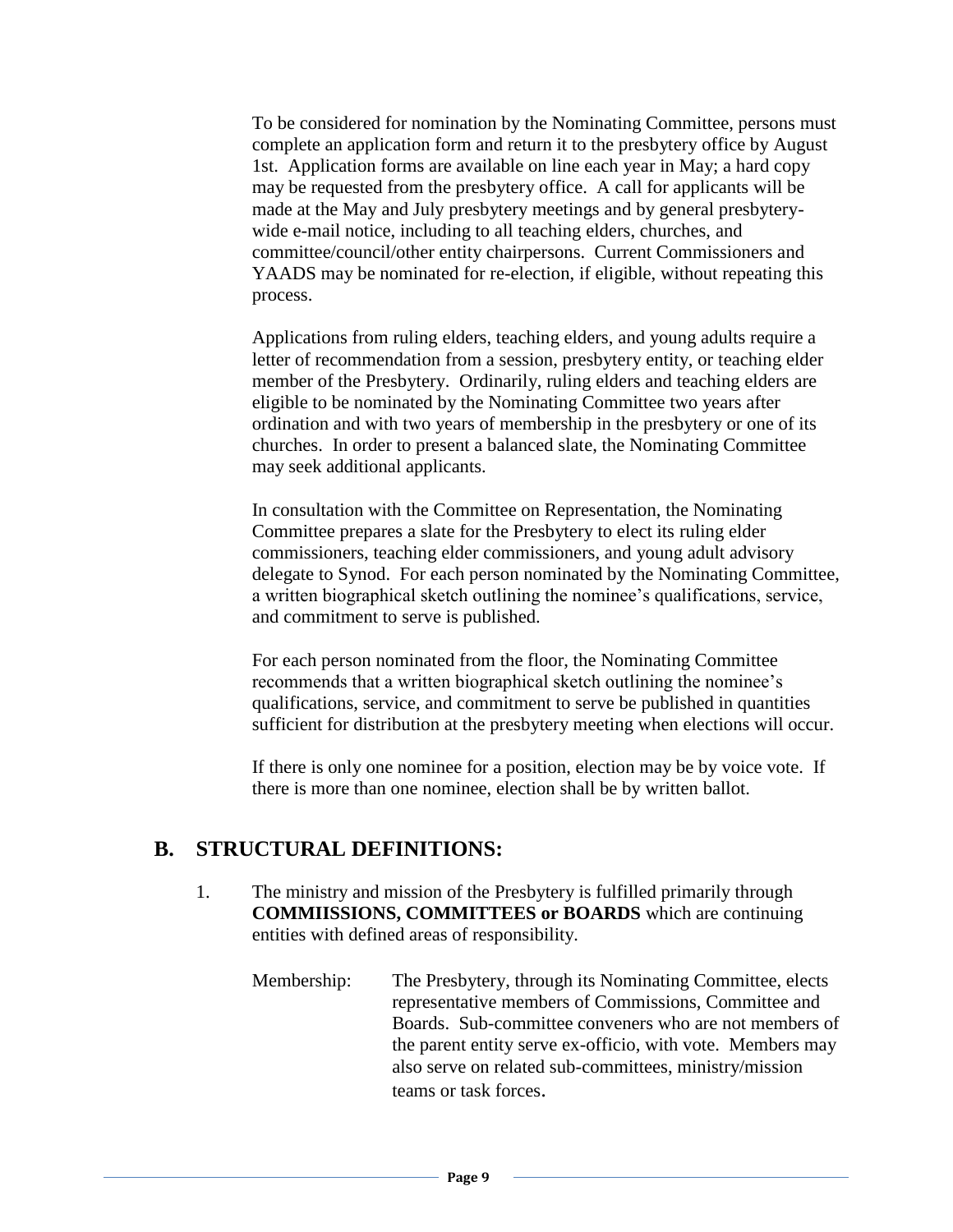| Terms: | Three classes of three years each. Individual members are   |
|--------|-------------------------------------------------------------|
|        | eligible to serve a maximum of six years of full or partial |
|        | terms. The chairperson is elected annually.                 |

Reports to: The Presbytery.

- 2. When it is advantageous to draw upon individuals possessing expertise, experience or interest in an ongoing specific function established by the Presbytery and/or requiring Presbytery approval a **SUB-COMMITTEE** to a continuing commission, committee, or board may be established by Presbytery action upon recommendation of the Presbytery Leadership Team.
	- Membership: Composed of individuals possessing expertise, experience and interest in the area of responsibility. The Presbytery, through its Nominating Committee, elects sub-committee members. Eligible sub-committee conveners who are not members of the parent entity serve on it ex-officio, with vote.
	- Terms: Three years, renewable. The convener is elected annually upon recommendation of the Nominating Committee following consultation with the sub-committee and parent committee.
	- Reports to: The Presbytery giving the continuing commission, committee or board opportunity to comment on any report or its recommendation.
- 3. **MINISTRY AND MISSION TEAMS AND TASK FORCES** are established by a continuing commission, committee or board to facilitate their work. Those established by a presbytery entity are noted in the Manual of Operations by action of the Presbytery Leadership Team.

## **CONGREGATIONS ARE ENCOURAGED TO ESTABLISH JOINT MISSION TEAMS ACCOUNTABLE TO THEIR SESSIONS.**

- a. **PRESBYTERY MINISTRY TEAMS** are established by entities related to presbytery membership, ordination, or commissioning to oversee a particular ongoing function.
	- Membership: The parent entity annually designates the convener and membership from among those who bring expertise to, and have expressed an interest in, that area of the Presbytery's life.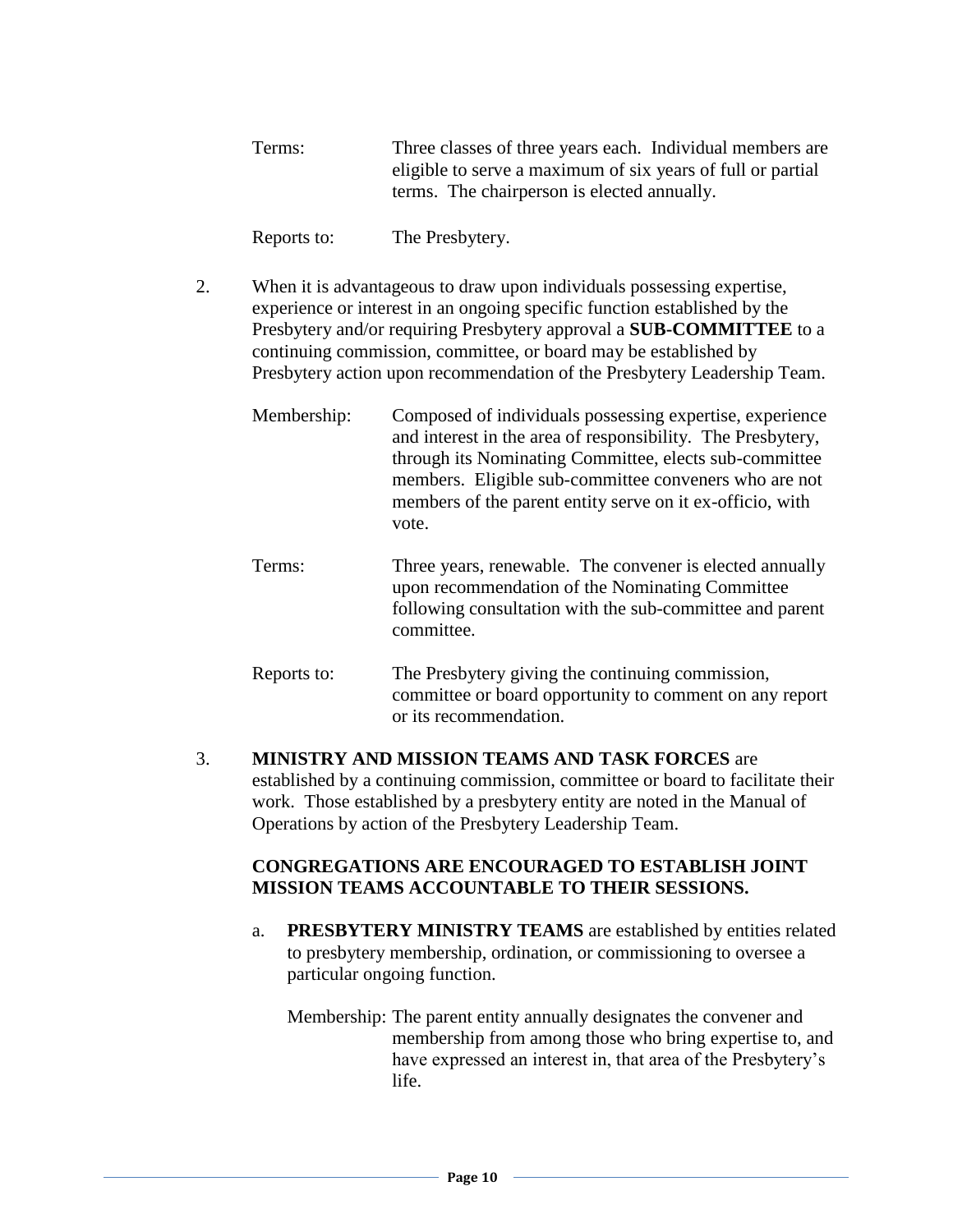Terms: Annually designated or re-designated

Reports to: The continuing commission, committee or board.

- b. **PRESBYTERY MISSION TEAMS** are established by entities to oversee a particular ongoing function related to the presbytery's mission and witness in the world.
	- Membership: The parent entity annually designates the convener and membership from among those who bring expertise to, and have expressed an interest in, that area of the Presbytery's life.
	- Terms: Annually designated or re-designated.
	- Reports to: The continuing commission, committee or board.
- c. **TASK FORCES** may be established by any ongoing presbytery entity to complete a specific assignment.

Membership: The parent entity designates the convener and membership to accomplish the task from among those who bring expertise to the function and have expressed an interest in that area of the Presbytery's life.

- Terms: Completion of the task.
- Reports to: The continuing commission, committee or board.

## **C. PRESBYTERY LEADERSHIP TEAM (PLT)**

**Meetings:** Monthly, at least eight times each year.

**Members:** Members are as stated in the Bylaws.

**Quorum:** One-half of the membership, eligible to vote.

**Decisions:** Decisions of the Presbytery Leadership Team shall take effect immediately and be reported to Presbytery.

#### **Responsibilities:**

1. Have general supervision of the Presbytery between its meetings within the delegated powers of the Bylaws of the Presbytery.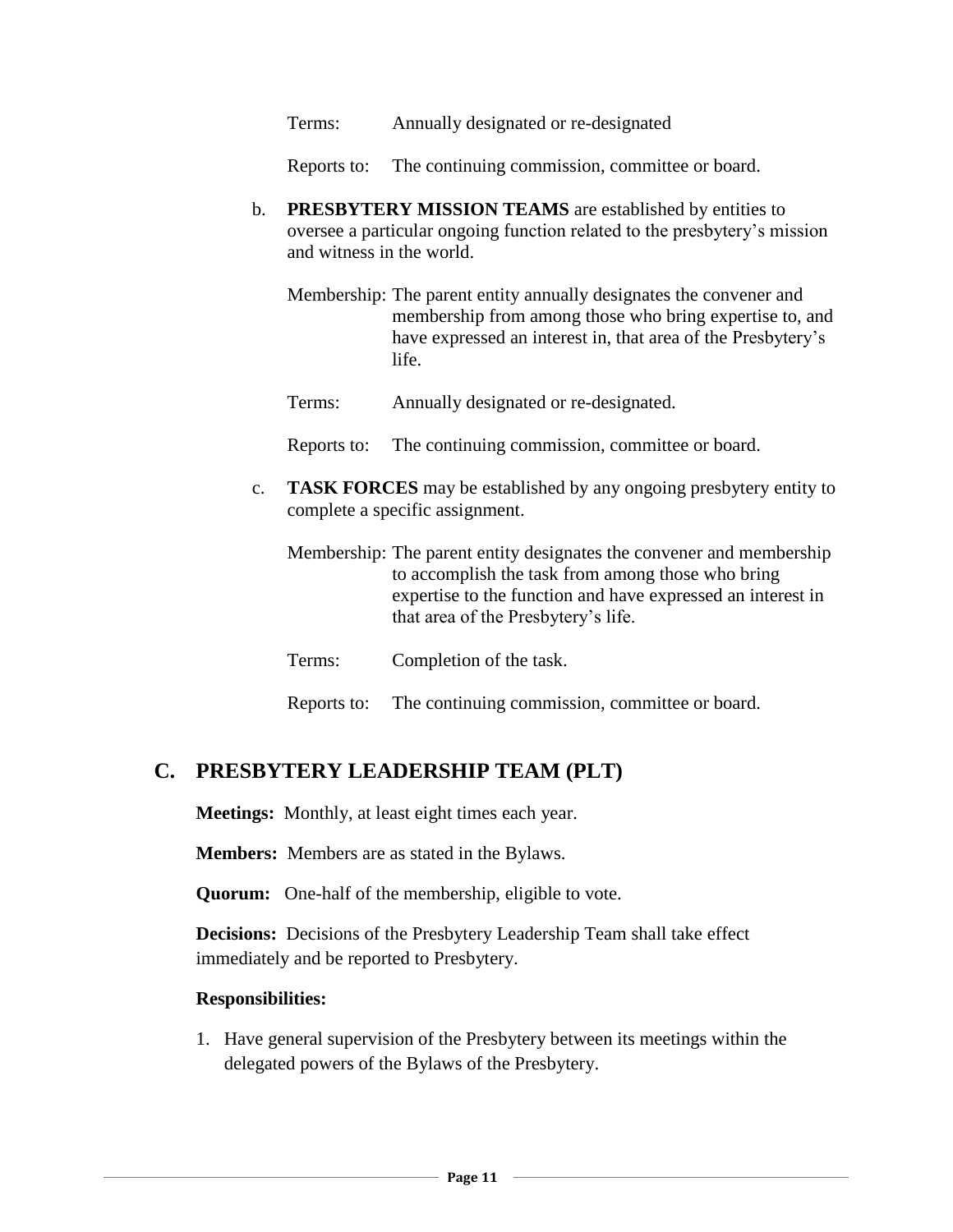- 2. Identify strategic directions in the presbytery's mission and ministry for the next several years and recommend to Presbytery new policies, programs and organizational structures to support that strategic direction.
- 3. Oversee, review and recommend amendments to the Bylaws and Manual of Operations to the presbytery.
- 4. Oversee and review the development of Presbytery budgets.
- 5. Oversee work of the Personnel Committee.
- 6. Oversee task forces and ad hoc committees established by the Presbytery unrelated to existing committees or commissions.
- 7. Nominate members of the Nominating Committee.
- 8. Coordinate Presbytery-wide events.
- 9. Responsible for Stated Meetings of the Presbytery:
	- a. Set the dates, times and places for Stated Meetings.
	- b. Design in consultation with the chairs of the Presbytery's committees and commissions the stated meetings and other gatherings of the Presbytery to address emerging issues and for considering the business originating from the various entities.
	- c. Provide meaningful worship experiences for the Presbytery with at least one service which includes preaching a sermon and the observance of the sacrament of the Lord's Supper.
	- d. Report at each meeting of Presbytery, items of business transacted by the Presbytery Leadership Team.

The Chair of the Presbytery Leadership Team, Officers and Executive Presbyter shall constitute an **Operations Team** within the PLT to:

- 1. Consult with the Moderator in the Moderator's nomination to Presbytery of Administrative Commissions, and committees and task forces of the Presbytery Leadership Team and others authorized by Presbytery for which provision for appointment has not been made.
- 2. Meet as needed before Presbytery meetings to:
	- a. Approve the final docket for the Presbytery meeting.
	- b. Perform such other duties as assigned by the Presbytery Leadership Team at its regular meetings.
- 3. Consult with the chair of the Presbytery Nominating Committee regarding the skills and areas of expertise needed on the Presbytery Leadership Team.
- **D. PERSONNEL COMMITTEE (PC):** The Personnel Committee is a Committee of the Presbytery Leadership Team, reporting to Presbytery through the Leadership Team.

**Meetings:** At least quarterly

**Membership:** Four members, clergy and lay. The Moderator, or the Moderator's designee from the Presbytery Leadership Team, shall serve as a voting member.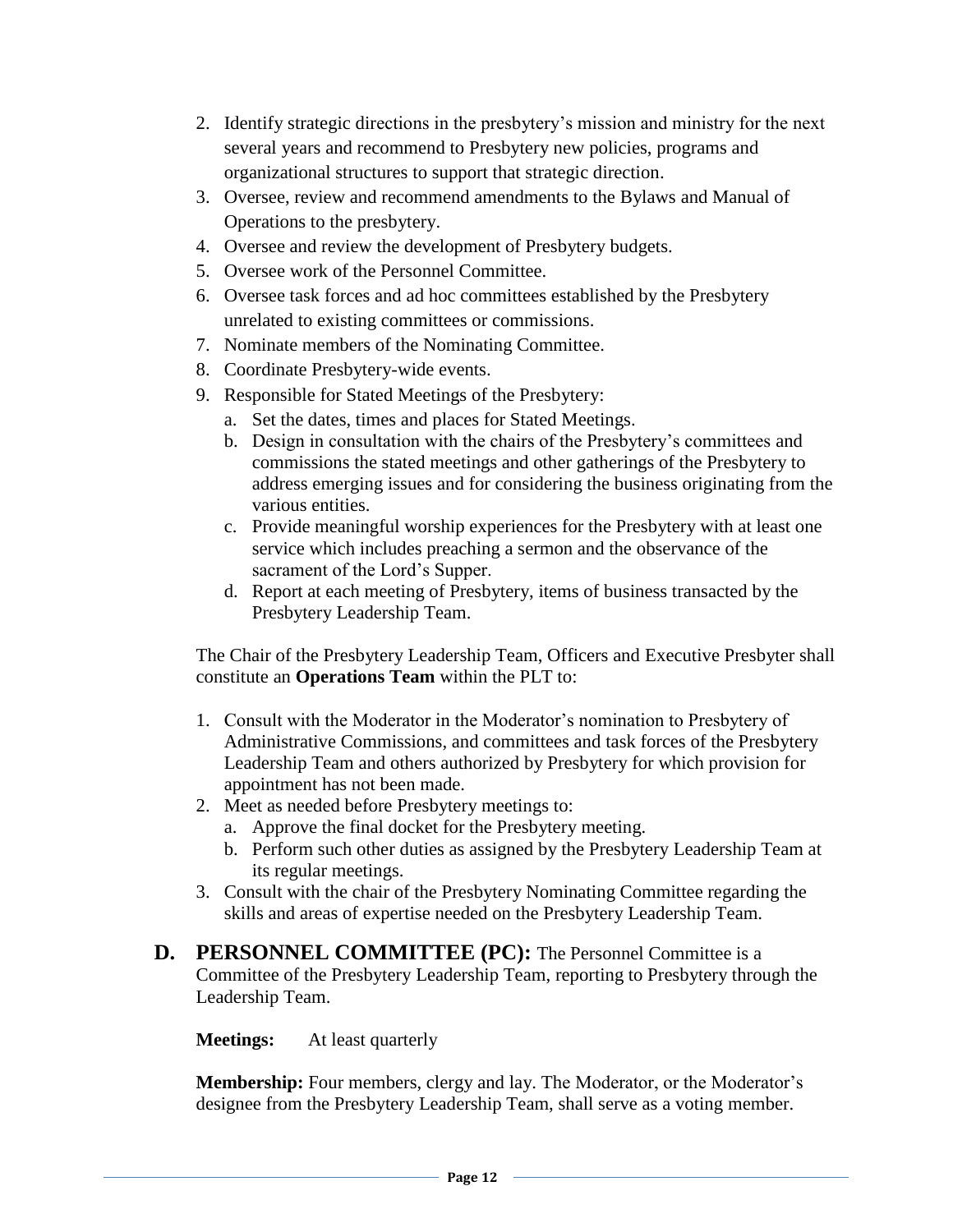### **Responsibilities:**

- 1. Administers personnel matters for the Presbytery staff according to the *Book of Order* and the Employee Handbook.
- 2. Develops personnel policies, position descriptions, and employment criteria.
- 3. Conducts staff reviews and recommends compensation and benefits.
- 4. Oversees the use of staff time.
- 5. May provide training for Personnel Committees from constituent churches upon request.

## **E. BOARD OF TRUSTEES (BOT)**

**Meetings:** At least quarterly

**Membership:** Twelve members, in three classes of four. The Presbytery Treasurer and Executive Presbyter are ex officio members, with voice and no vote. The Stated Clerk is a resource, attending meetings when needed.

**Quorum:** Simple majority (7 members).

**Preferred Skills:** Financial management experience, legal, real estate, insurance, knowledge of PC(U.S.A.) polity.

## **Responsibilities:**

- 1. Manages the financial and property affairs of the Presbytery, and the functions of the Presbytery as a not-for-profit corporation.
- 2. Oversees the legal processes involved for the Presbytery as a non-profit corporation.
- 3. Recommends fiscal policy.
- 4. Provides financial reports.
- 5. Manages investments and capital assets of the presbytery.
- 6. Maintains insurance.
- 7. Provides for an annual financial review.
- 8. Makes recommendations on loan, lease, and sale applications of congregations and the Presbytery.
- 9. Provides financial and property guidance to congregations upon request.
- 10. Reports to Presbytery, and may ask the Presbytery Leadership Team for support prior to the report, if needed.

# **F. NOMINATING COMMITTEE (NOM)**

**Meetings**: Monthly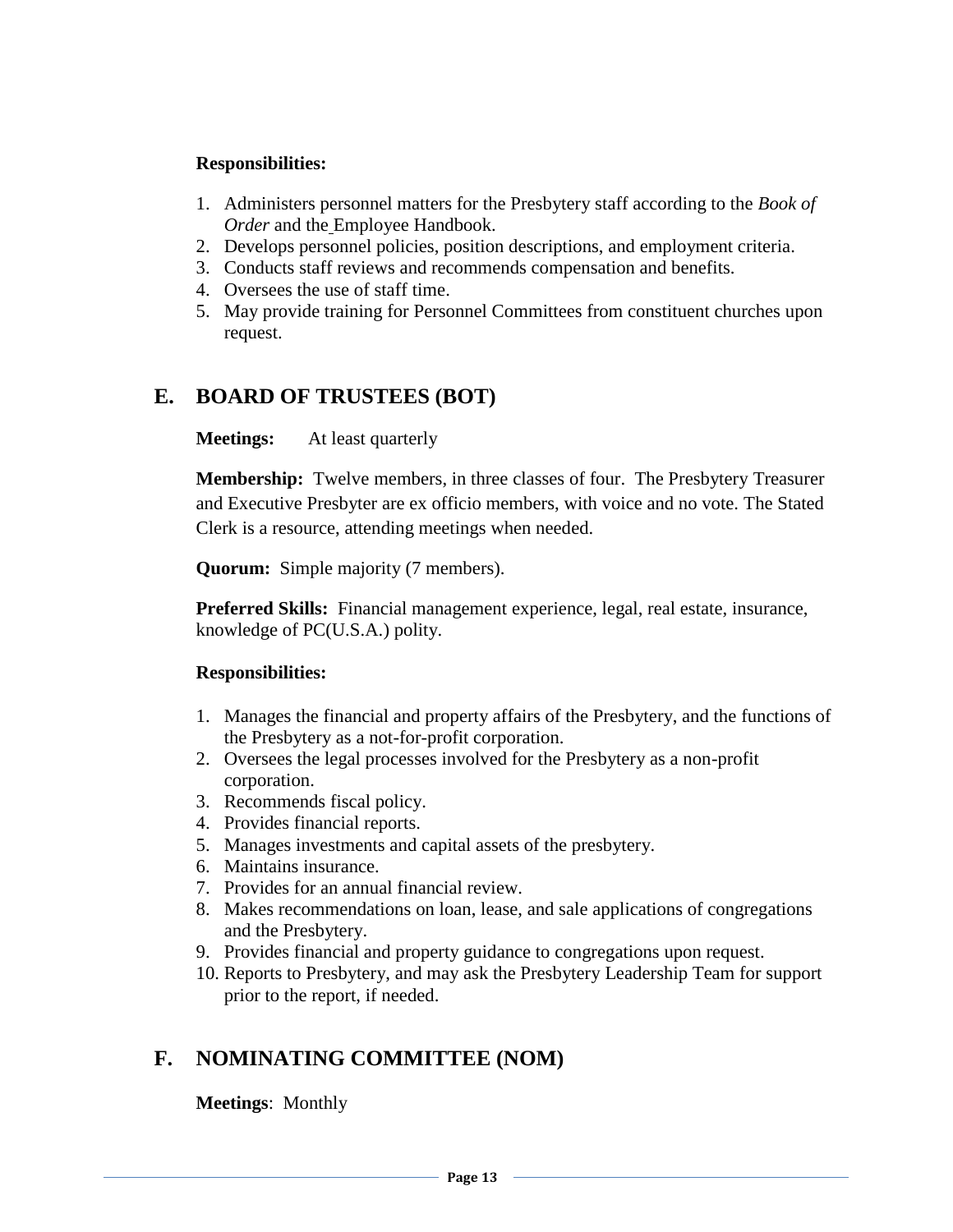**Membership**: Fifteen members according to the Bylaws. Nominees are named by Presbytery Leadership Team and elected by the Presbytery. In order to meet the membership requirements, suggested names will be welcomed by the Leadership Team. If there is no member of COR also serving on the NC, a member of COR will always be invited, ex-officio, without vote.

**Quorum**: Simple majority of elected members

**Responsibilities:** Committee nominates persons to be elected by the Presbytery to serve in elected positions. This includes all committees of Presbytery and at-large members of Presbytery Leadership Team, Treasurer, Stated Clerk, Synod and GA Commissioners and YAADs, and Presbytery members serving on related bodies, such as the Board of Directors of the Minnesota Council of Churches and Presbyterian Clearwater Forest. They shall recommend persons to the Synod and GA Nominating Committees when requested.

When selecting persons to fill the staff positions of Stated Clerk and Treasurer, they shall consult with the Personnel Committee (for both) and Board of Trustees (for Treasurer) as appropriate.

The current committee chair of each committee may be encouraged to suggest nominees as well.

When selecting nominees for committee or other continuing entity, individuals will be placed into 3 classes in numbers as nearly equal as possible unless otherwise specified in the Bylaws or Manual of Operations. Sub-committee membership will be for three years, renewable. Nominees will be sought who have expertise, passion, and time for the particular service; every effort will be made to represent the diversity within the presbytery on committees. Except for very large committees (COM and CPM), ordinarily only one person from a particular congregation will be nominated for a committee; a teaching and ruling elder may occasionally serve together also. Ordinarily no person will be nominated to serve on more than one committee/entity at the same time; exceptions being for the following committees which meet infrequently or have coordinated responsibilities: Bills and Overtures, Committee on Representation, and Self Development of People. Persons serving on higher councils or as our representatives on boards beyond the presbytery may serve internally as well.

# **G. COMMITTEE ON REPRESENTATION (COR)**

**Meetings:** At least quarterly

**Membership:** The Committee on Representation shall be composed of 6-9 persons, teaching elders, ruling elders, and/or lay church members, representing the diversity within the presbytery; divided into 3 classes, elected annually for three year terms.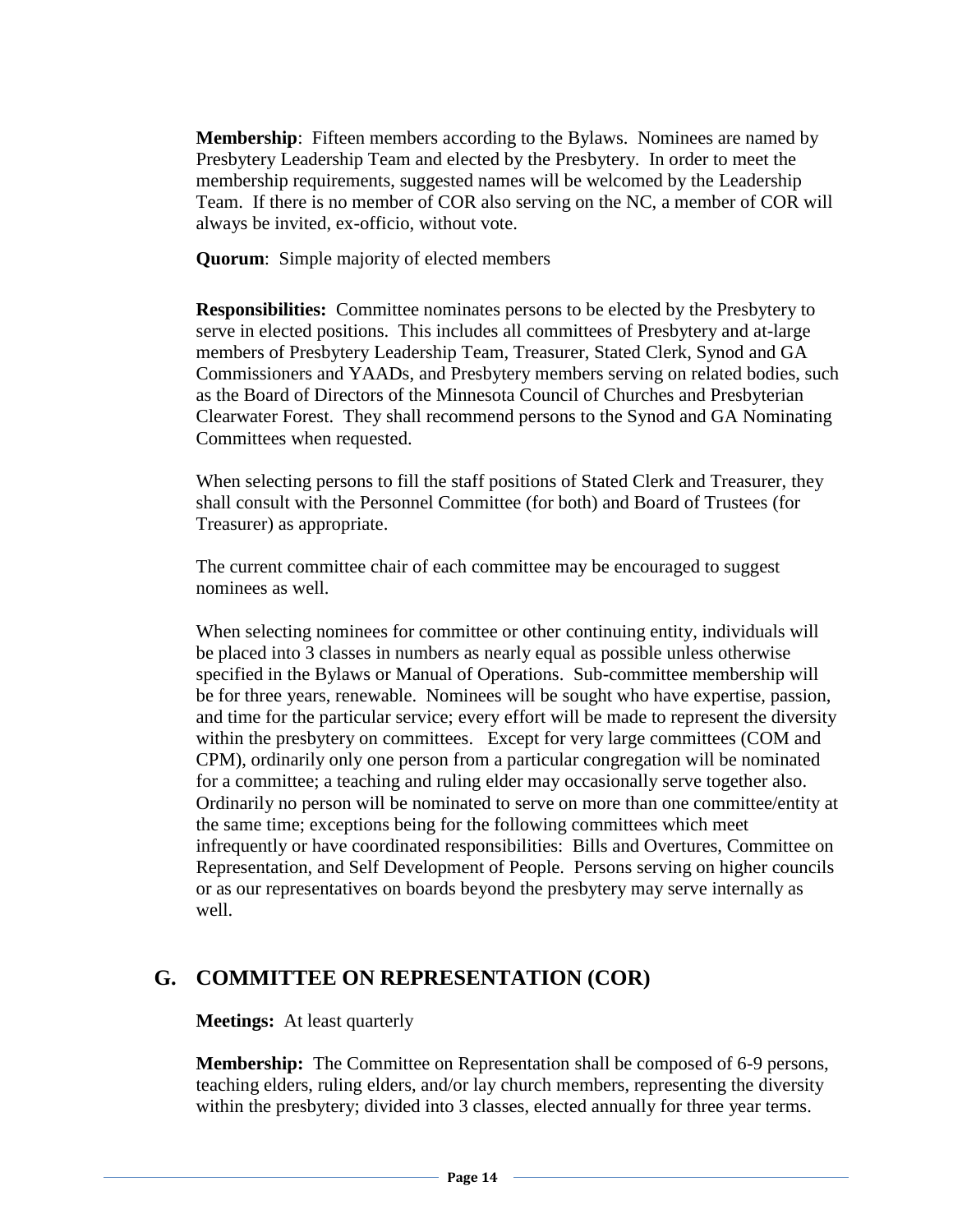The chairperson shall be elected annually. At least half the members of this committee shall be encouraged to also serve on other committees, including one on the Nominating Committee.

**Quorum**: A majority of its members

## **Responsibilities**:

- 1. Will advise the presbytery regarding the implementation of principles of unity and diversity. (F- 1.0403, G-3.0103)
- 2. Working with the Nominating Committee, will advocate for diversity in leadership.
- 3. Will consult with the Personnel Committee on the employment of personnel, in accordance with the principles of unity and diversity outlined in the Book of Order.

# **H. PERMANENT JUDICIAL COMMISSION (PJC)**

**Meetings**: At least once each year.

**Membership**: Elected for a six year term by the Presbytery from nominations proposed by the Nominating Committee. The Commission elects its own moderator and clerk. No fewer than seven members composed of Teaching Elders and Ruling Elders in as nearly equal numbers as possible, with no more than one of its Ruling Elders from any of its constituent churches.

**Quorum**: A majority of the members, except for a disciplinary case, which shall be a majority of the membership other than the two members assigned responsibilities such as conducting a hearing for review of procedures (D-5.0100, D-10.0204 and D-10.0303). Former members are eligible to be called to constitute a quorum, when needed. (D-5.0206b)

**Responsibilities:** The PJC, in considering the cases transmitted to it, shall conduct its business using only the powers prescribed by the *Constitution* of the PC(U.S.A.).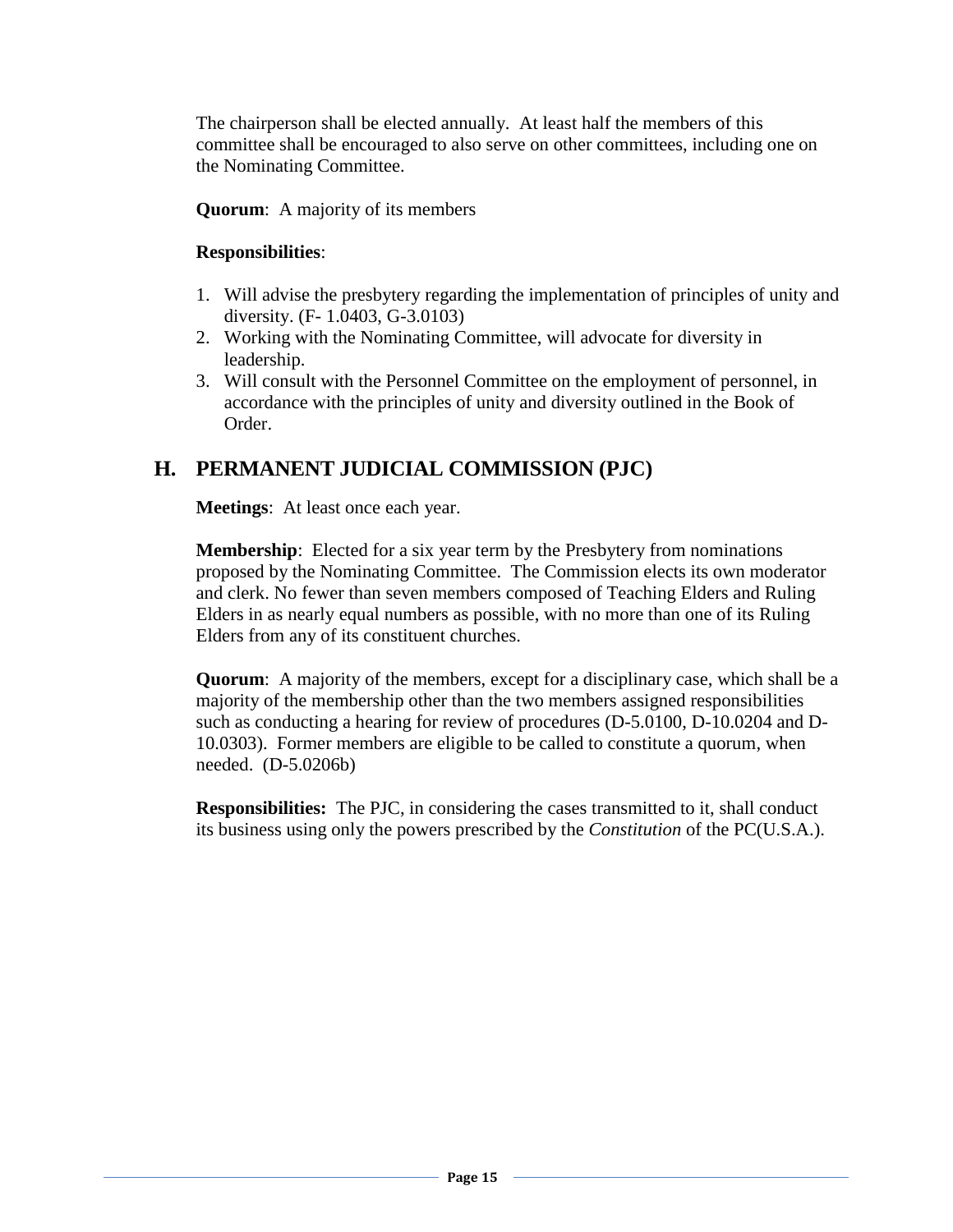# **III. MINISTRY AND MISSION**

# **A. COMMITTEES**

## **1. COMMITTEE ON MINISTRY (COM)**

**Meetings:** Monthly.

**Membership:** 15-21 members; one-half Ruling Elders, one-half Teaching Elders plus any teaching or ruling elder sub-committee conveners who are not a core member of the COM, ex-officio with vote.

**Quorum:** Simple Majority

**Reports to:** The Presbytery

## **Preferred Skills:**

- 1. Strong interpersonal and relational skills.
- 2. Sensitivity to the variety of theological and missional expressions represented in the Presbytery.
- 3. Willingness to familiarize oneself with the requirements of the *Book of Order*, particularly Chapters 2: Ordered Ministry, Commissioning, and Certification" and to keep updated on

changes as they occur.

4. Email capability and internet access as all COM documentation is transmitted electronically.

## **Responsibilities:**

- 1. To:
	- a. Serve as pastor and counselor to, and
	- b. Support, assist, nurture and resource all ordained, commissioned and certified members of the Presbytery as well as the recipients of Presbyterian Church (U.S.A.) Board of Pensions benefits who reside within the bounds of the Presbytery in accord with G-3.0307.

In addition, the Presbytery empowers the COM to develop policies and procedures that will promote healthy ministries and enable teaching elders as well as commissioned and certified members of the Presbytery to fulfill their call in service to God in word and deed.

2. To serve the Presbytery according to *Book of Order* and the COM Procedural Manual for those functions related to congregations without pastors and "membership support" (persons seeking to transfer in or out of the presbytery outside of a called position, continuing membership, parish associates, emerita/us relationships, validation of ministries, "transitions" (entrance and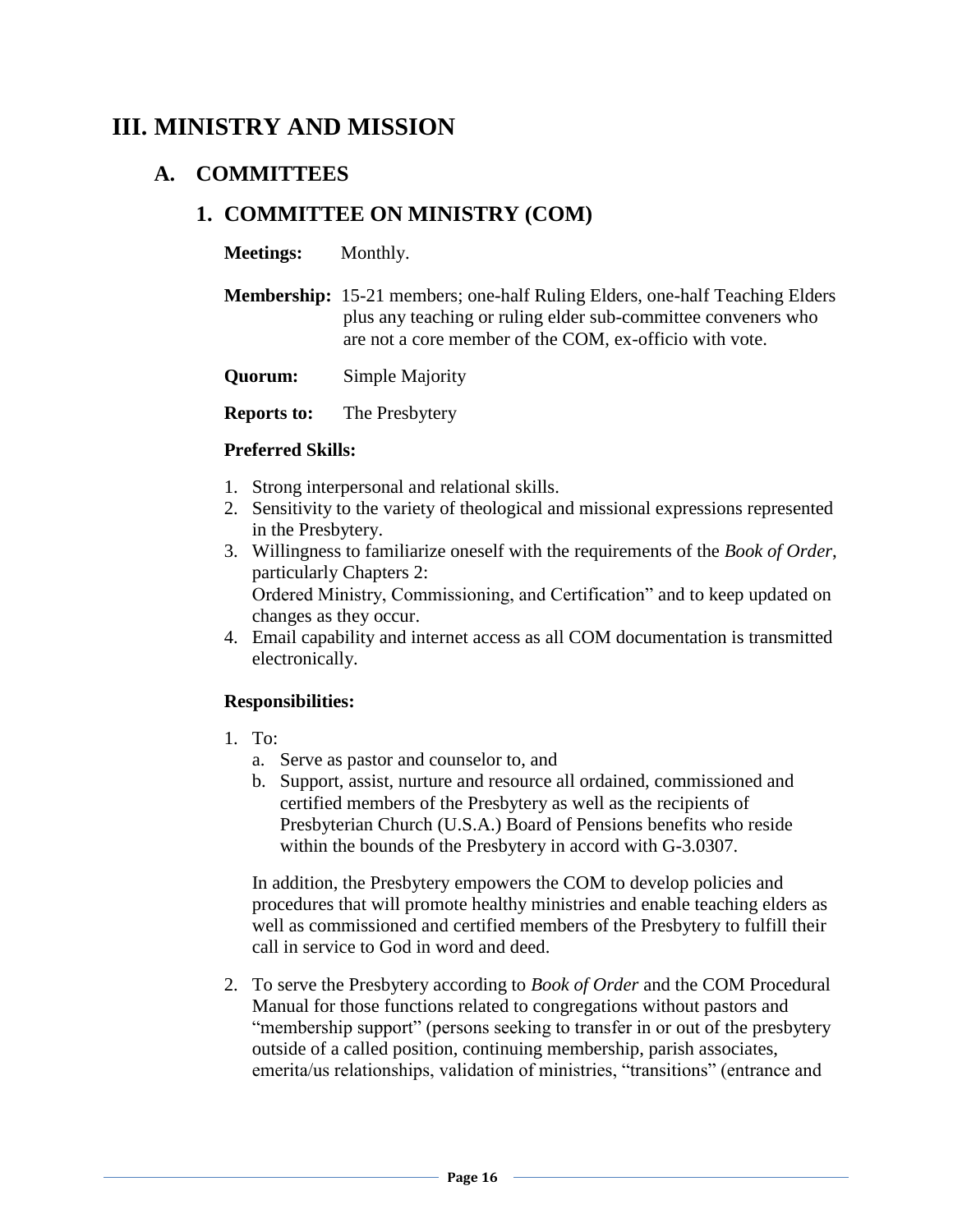exit interviews, recognitions), and temporary PASTORAL SERVICES. Maintains a list of experienced transitional teaching elders.

3. To oversee sub-committees and ministry teams related to membership in the presbytery.

Sub-Committees include:

• **Called Positions:** 4-8 teaching or ruling elder members elected or reelected by the Presbyter, geographically representative and who are experienced or skilled in assisting a Pastor/Associate Pastor Nominating Committee. Functions as currently described in the Committee on Ministry Procedural Manual. Meets at least twice a year for coaching and updates on denominational policies. Individual members are assigned by the convener to congregations as needed and are responsible for bringing to the Committee on Ministry for its approval and/or recommendation to Presbytery Ministry Information Forms and Terms of Call for pastoral service.

Ministry teams include:

- Pension and Retiree Support
- Temporary Pastoral Relations
- 4. To maintain regular contact with all ordained, commissioned and certified members of Presbytery.
- 5. To serve as the Presbytery's agent in responding to and addressing difficulties in particular churches.
- 6. Between the Stated Meetings of the Presbytery, COM has the authority to perform the following functions, with the provision that all such actions be reported to the next stated meeting of the Presbytery.
	- a. Appoint administrative commissions to install teaching elders who have received a properly approved call.
	- b. Appoint a moderator of a session, due to the resignation, departure, or disability of the teaching elder.
	- c. Receive teaching elders, in good standing in another presbytery, who are without pastoral charge.
	- d. Upon recommendation from the Sub-committee on Called Positions representative, approve Ministry Information Forms and the Terms of Call of a congregation to a teaching elder to be its pastor or associate pastor, provided the call conforms to the presbytery's minimum terms of compensation.
	- e. Place a properly approved ministerial call in the hands of a minister member of the presbytery.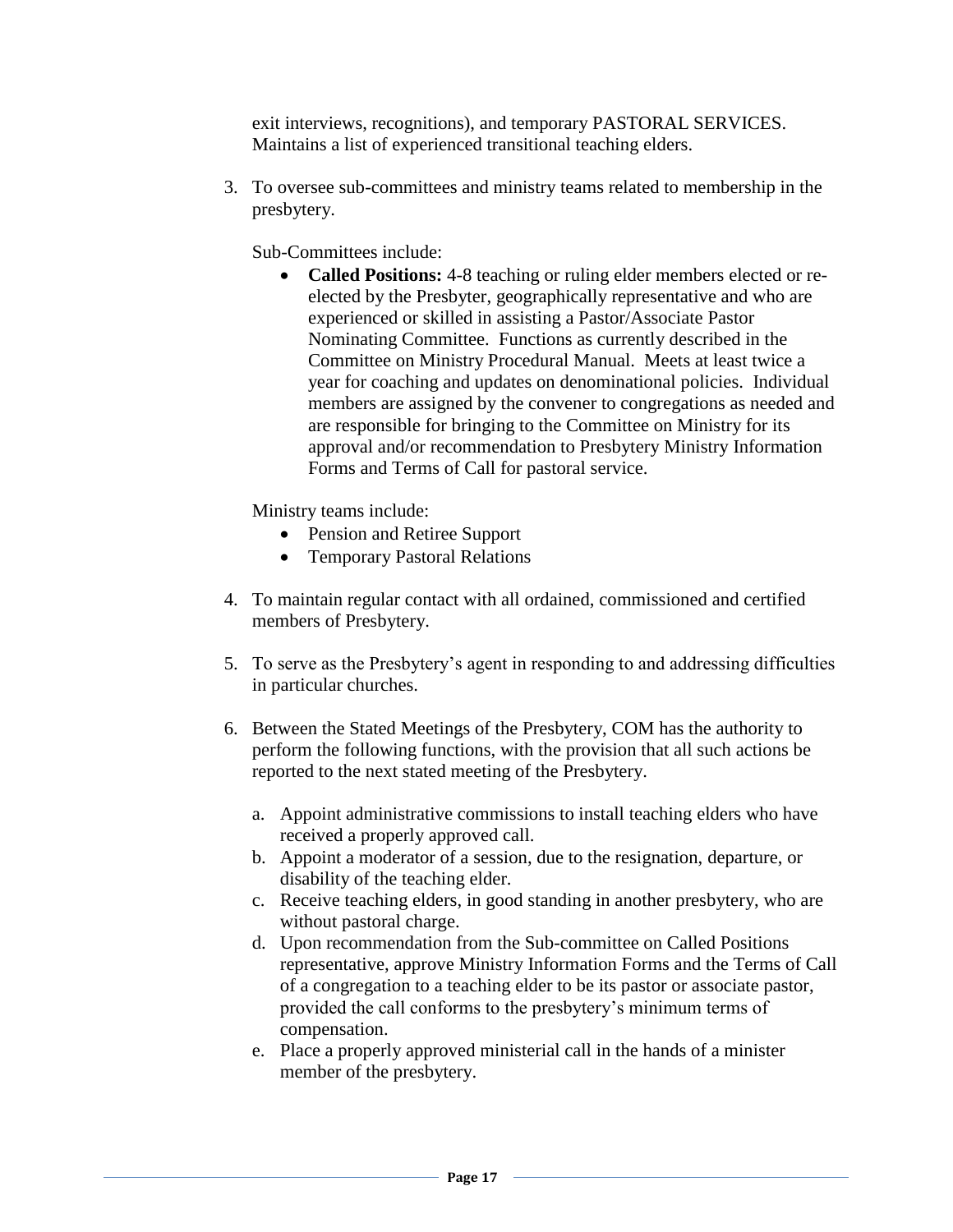- f. Dismiss teaching elders to other presbyteries upon the request of the teaching elder.
- g. Transmit a properly approved call to a minister member of another presbytery to that presbytery through the stated clerk, and
- h. Permit a teaching elder in good standing who has received a ministerial call, properly approved by the Presbytery or Committee on Ministry, to labor within the bounds of presbytery prior to dismissal by the minister's presbytery of membership.
- 7. Examine and evaluate persons seeking to become Commissioned Ruling Elders, and if approved, oversee their work in the place of commission.

# **2. COMMITTEE ON PREPARATION FOR MINISTRY (CPM)**

**Meetings:** Normally monthly

**Membership:** Fifteen to twenty-one members.

**Quorum:** Simple Majority (11)

**Preferred Skills:** Interpersonal, relational skills for dealing with candidates and inquirers; organizational skills for dealing with the process; a clear understanding of what it means to be Presbyterian.

**Responsibilities**: According to *Book of Order* and the CPM Procedural Manual determine if the various individuals who come before the CPM are indeed called by the Holy Spirit to become Teaching Elders in the Presbyterian Church (U.S.A.) and to work with them on the journey toward ordination. Steps followed in this process:

- 1. Evaluate, and vote to take under care new seekers. This action is reported to Presbytery.
- 2. Annually evaluate, and vote to continue under care all inquirers and candidates. This action is reported to Presbytery.
- 3. Evaluate, and vote to recommend to Presbytery, inquirers to be enrolled as candidates.
- 4. Present inquirers seeking enrollment as candidates to Presbytery.
- 5. Evaluate, and vote to certify, candidates ready to receive a call. This action is recommended to Presbytery.
- 6. Vote to recommend to Presbytery approval of an Administrative Commission for the ordination of candidates when a call has been received and approved**.**
- 7. Provide guidance and training to sessions taking people under their care.
- 8. Oversee the preparation and training of persons seeking to become Commissioned Ruling Elders.

## **Member Expectations:**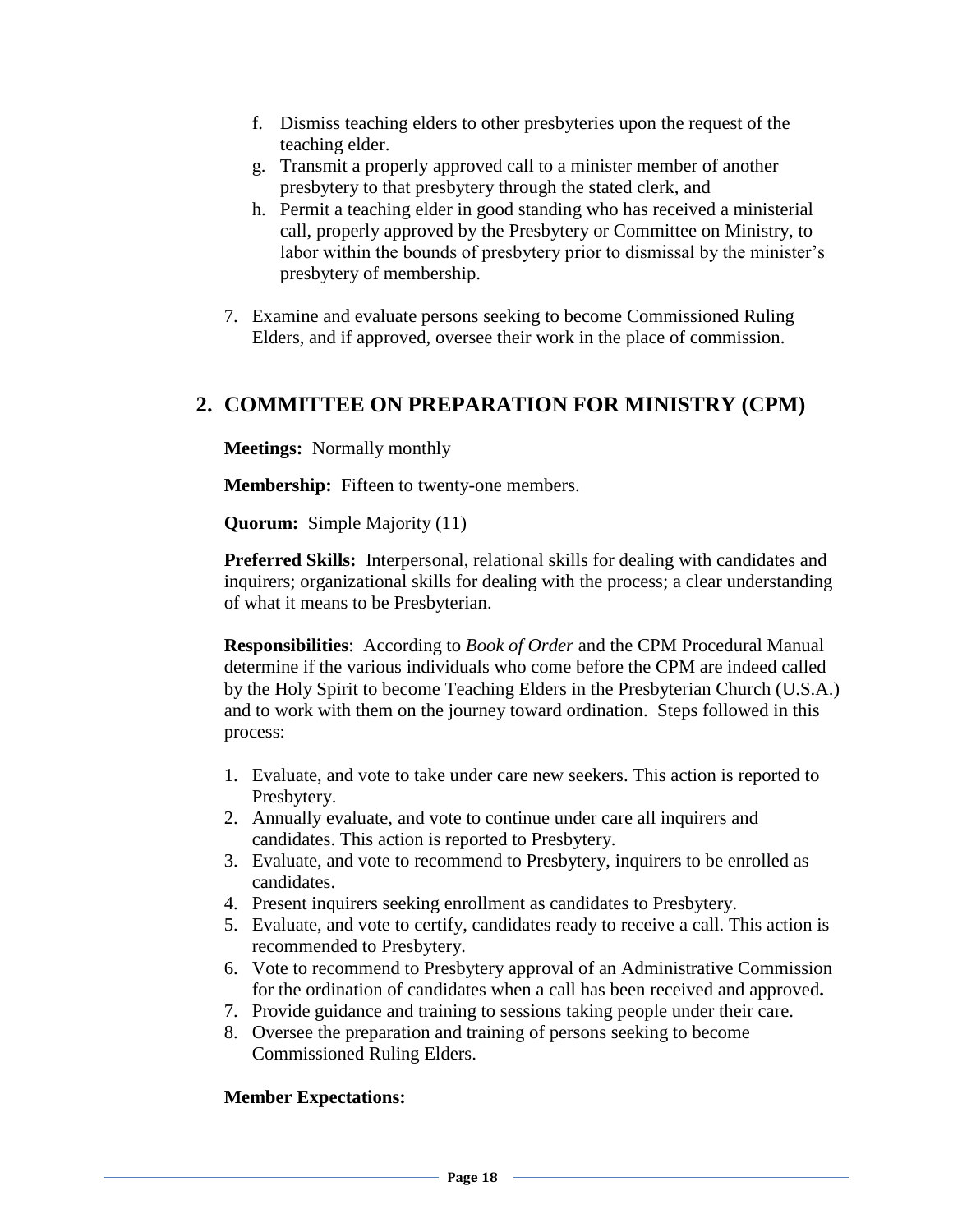- 1. Be open to the working of the Holy Spirit in all the work of the committee.
- 2. Develop and maintain a relationship with assigned persons under care, becoming their first line of communication with the Presbytery, and their advocate as necessary.
- 3. Learn the process in preparation for explaining to persons under care and their sessions, and anyone else who asks.
- 4. Participate in the process of discernment with both the person under care and the Presbytery.
- 5. Be aware of the gate-keeping function of the committee and be prepared to participate in it.
- 6. Be willing to help with the mechanics of the committee as needed.

# **3. COMMITTEE ON ETHICS (COE) - (Formerly Advocates for Integrity in Ministry (AIM)**

**Meetings:** Monthly

**Membership:** 9 members, lay and Teaching Elders.

**Responsibilities:** In accordance with the *Book of Order* and the Sexual Misconduct Prevention and Response Policy Manual:

- 1. To be advocates for integrity in ministry.
- 2. Provide resources to congregations and clergy for education and training in promoting respectful and ethical relationships, boundary observance, privacy maintenance, and misconduct prevention.

# **4. MISSION AND WITNESS COMMITTEE**

**Meetings:** As determined by Chair and Executive Presbyter

**Membership:** The committee shall consist of seven to eleven members elected by Presbytery including teaching elders and members of congregations. One will be nominated as chair. The Executive Presbyter will be *ex officio*.

**Purpose:** The mission of the Mission and Witness Committee is to proclaim the love of Jesus Christ by facilitating partnerships that support the mission of the Church. Partnerships may be with other churches or denominations within the Twin Cities Area, Presbyterian Church (U.S.A.), partner churches around the world, ecumenical partners, or appropriate community agencies that witness to that love.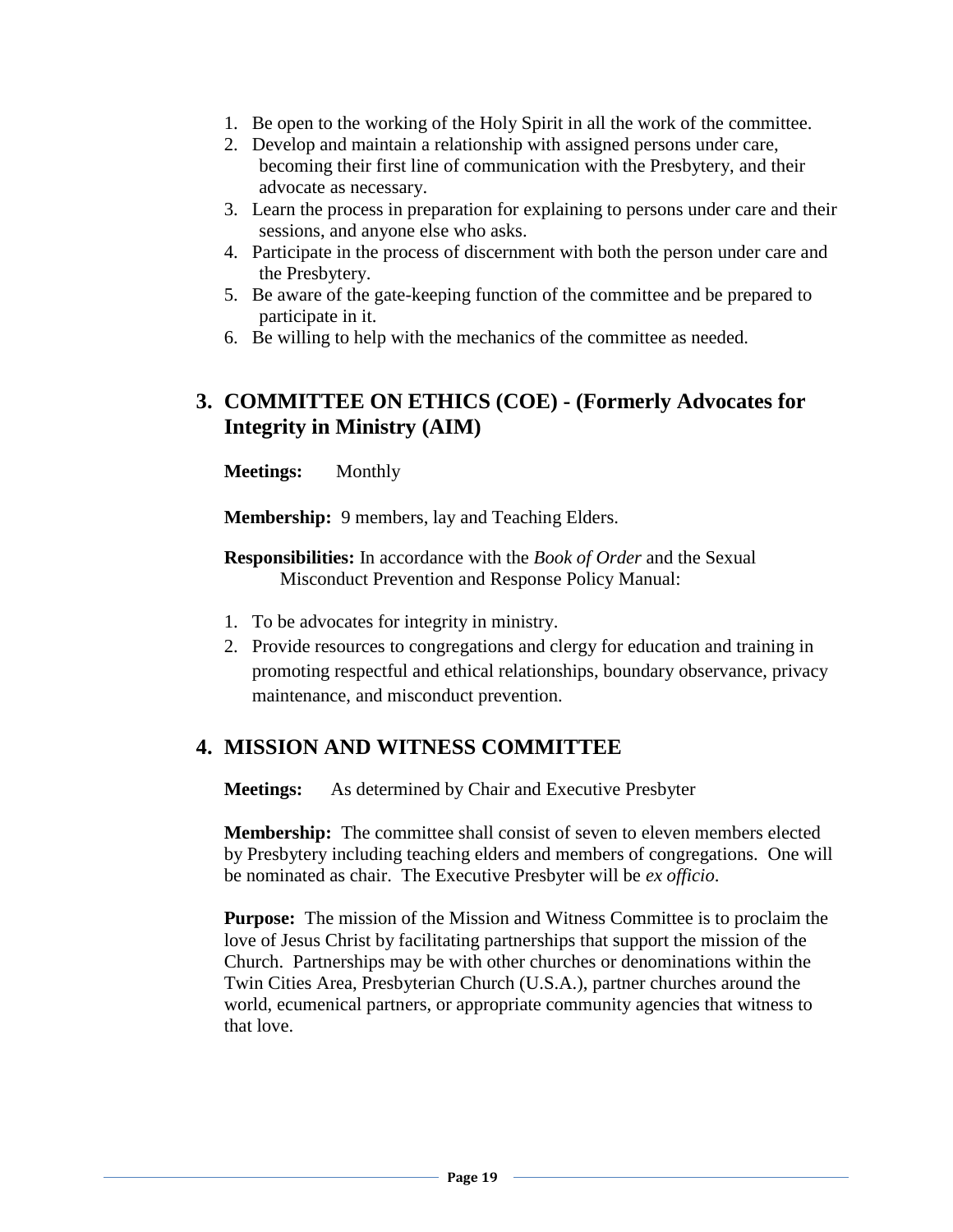## **Responsibilities:**

- 1. The Mission and Witness Committee will administer the disbursement and distribution of funds as designated in the budget. This will include the Presbytery portion of the Peacemaking Offering.
- 2. Oversee all mission teams:

### **a. MISSION TEAMS**

**i. Disabilities Concerns Mission Team Meetings:** Monthly **Membership:** 15. Members have personal or professional experience with disabilities. **Purpose:** The purpose of this mission team is to promote awareness of disability issues and provide resources for churches interested in the inclusion of persons with disabilities. **Responsibilities:** Within the Disability Concerns Mission Team Policy: 1. Promoting awareness of disability issues in the Presbytery. 2. Challenge local congregations to be inclusive Christian communities. 3. Resource churches as they move toward full inclusion and participation by people with disabilities. 4. Raise awareness in churches about social justice issues that affect the lives of people with disabilities. 5. Cooperate with Presbyterians for Disability Concerns (a network of PHEWA), the Church Resource Center, and other interfaith and community groups that share the goals and concerns of the Mission Team **ii. Kwanzaa Community Development Mission Team Meetings:** Monthly **Membership:** Partner Churches **Purpose:** The goal of this mission team is to establish partnerships within the Presbytery, which will enhance the work of Kwanzaa in meeting their community mission goals.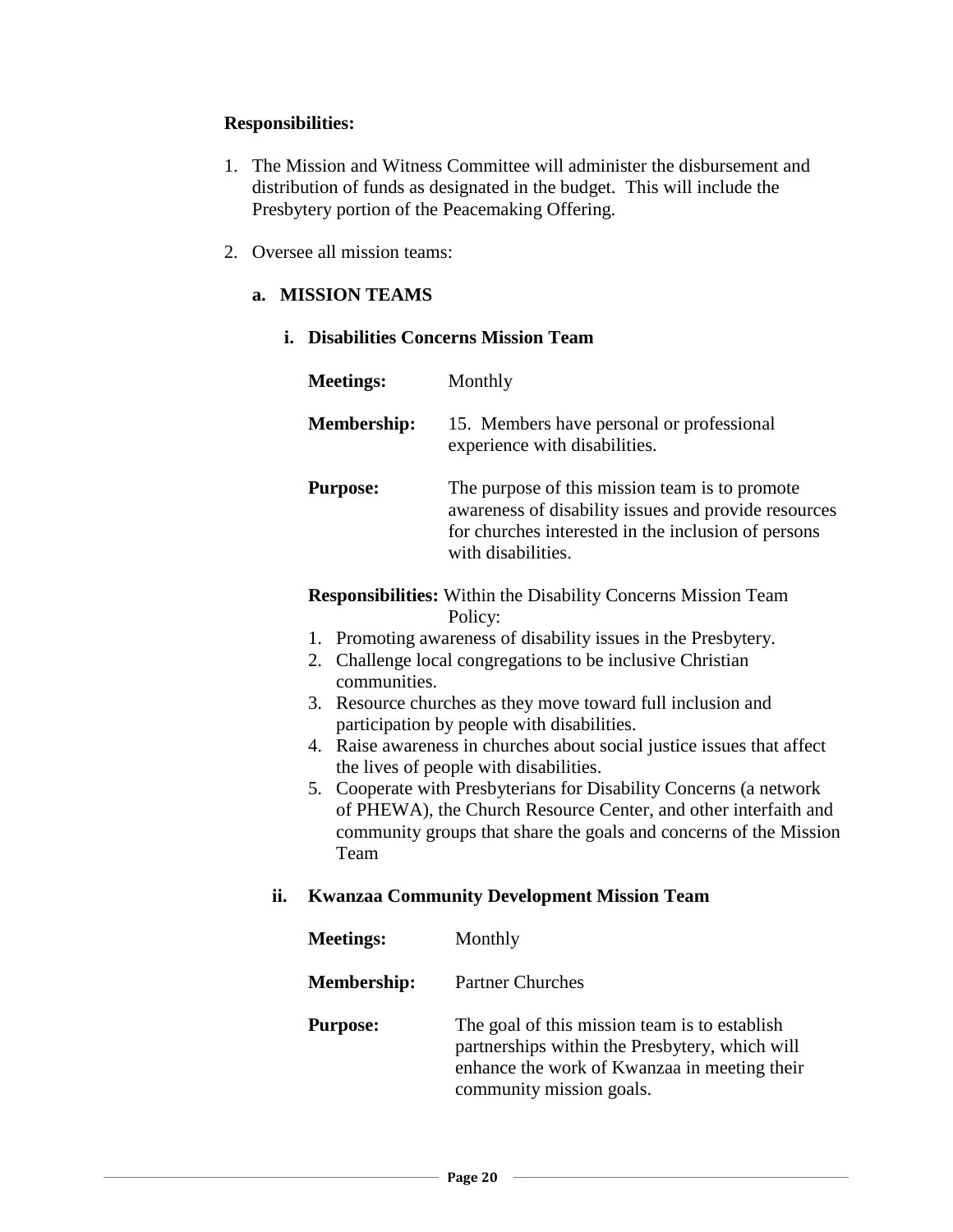#### **Responsibilities:**

- 1. Develop partners who will provide financial support to help in matching Presbyterian (U.S.A.) and community grant.
- 2. Develop partners who will provide people resources to work with Kwanzaa in fellowship, study, mentoring, worship, and advocating issues such as employment, education, housing, reduction in teen pregnancies, reduction in substance abuse, and HIV/AIDS ministry, spiritual growth and racism.
- 3. Develop and implement a plan to build capacity for sustaining Kwanzaa's community mission.
- 4. Develop support for the transitions involved in becoming a two campus ministry in North Minneapolis.

#### iii. **Environmental Stewardship Mission Team**

**Meetings:** Four times a year.

**Membership:** Open

#### **Responsibilities:**

- 1. Build an environmental network and encourage communication.
- 2. Make PTCA churches aware of the 2006 General Assembly Resolution 09-22 "On Calling All Presbyterians to Take Positive and Immediate Steps to Live Carbon Neutral Lives".

#### iv. **Peace and Justice Mission Team**

**Meetings:** Monthly

**Membership:** 10

**Purpose:** To provide leadership development, resources and other support to congregations desiring to be involved in Peace and Justice issues.

- 1. Encourage and support local Presbyterian congregations and members of the Presbytery as well as building collaborations with ecumenical partners to be advocates for social justice and peacemaking.
- 2. Manage the missional uses of the Presbytery's portion of the Peacemaking offering with thoughtful stewardship.
- 3. Raise awareness within the Presbytery of issues and concerns regarding justice and peace through communication, conferences, workshops, etc.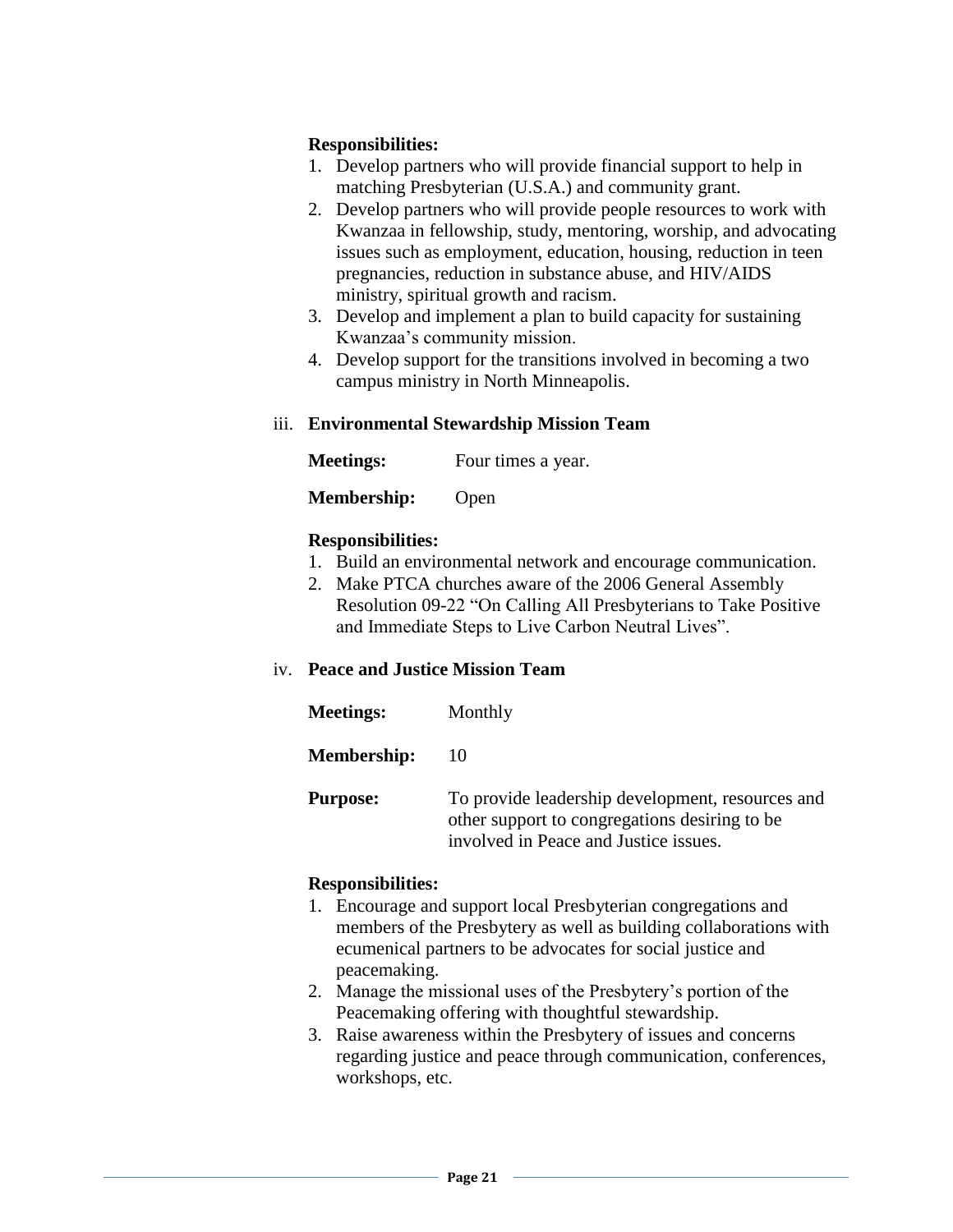4. Cooperate with PC(U.S.A.) advocacy agencies and mission ministries, local seminaries, churches, and community groups involved in Peace and Justice issues.

# **5. COMMITTEE ON CONGREGATIONAL VITALITY (CCV)**

| <b>Meetings:</b>   | Monthly.        |
|--------------------|-----------------|
| <b>Members:</b>    | 9 to 15 members |
| <b>Quorum:</b>     | Simple majority |
| <b>Reports to:</b> | The Presbytery  |

## **Responsibilities:**

- 1. To support, assist, nurture and resource all congregations and their leaders by:
	- a. Assisting congregations in developing mission strategies
	- b. Aiding congregations in transformation, and
	- c. Supporting leadership development and continuing education opportunities.
- 2. Developing new churches and fellowships, and guiding congregations who are interested in starting new churches.
- 3. CCV accomplishes its work in a variety of ways, including:
	- a. Maintaining regular contact with each congregation.
	- b. Tracking and exploring church development trends in the wider church;
	- c. Helping congregations discern God's call for their ministry, identify needs and plan for their future;
	- d. Building networks, partnerships and resources in post-modern church growth, including consultants and coaches;
	- e. Helping to identify potential funding sources;
	- f. Assisting with writing and submission of General Assembly Church Development grants; and
	- g. Writing grant reviews with input from grant recipients.

# **6. SELF DEVELOPMENT OF PEOPLE (SDOP)**

**Meetings:** The SDOP committee meets in the Spring to coordinate its publicity and outreach for the year. On August 1, it mails information and applications to a variety of churches, community groups, and individuals, letting them know how to apply for a grant. Applications are due by September 30. In October and November, the committee meets to review submitted applications. The national SDOP office requires that requests for grant payments be made by December 15, so that money can be disbursed before the end of the calendar year.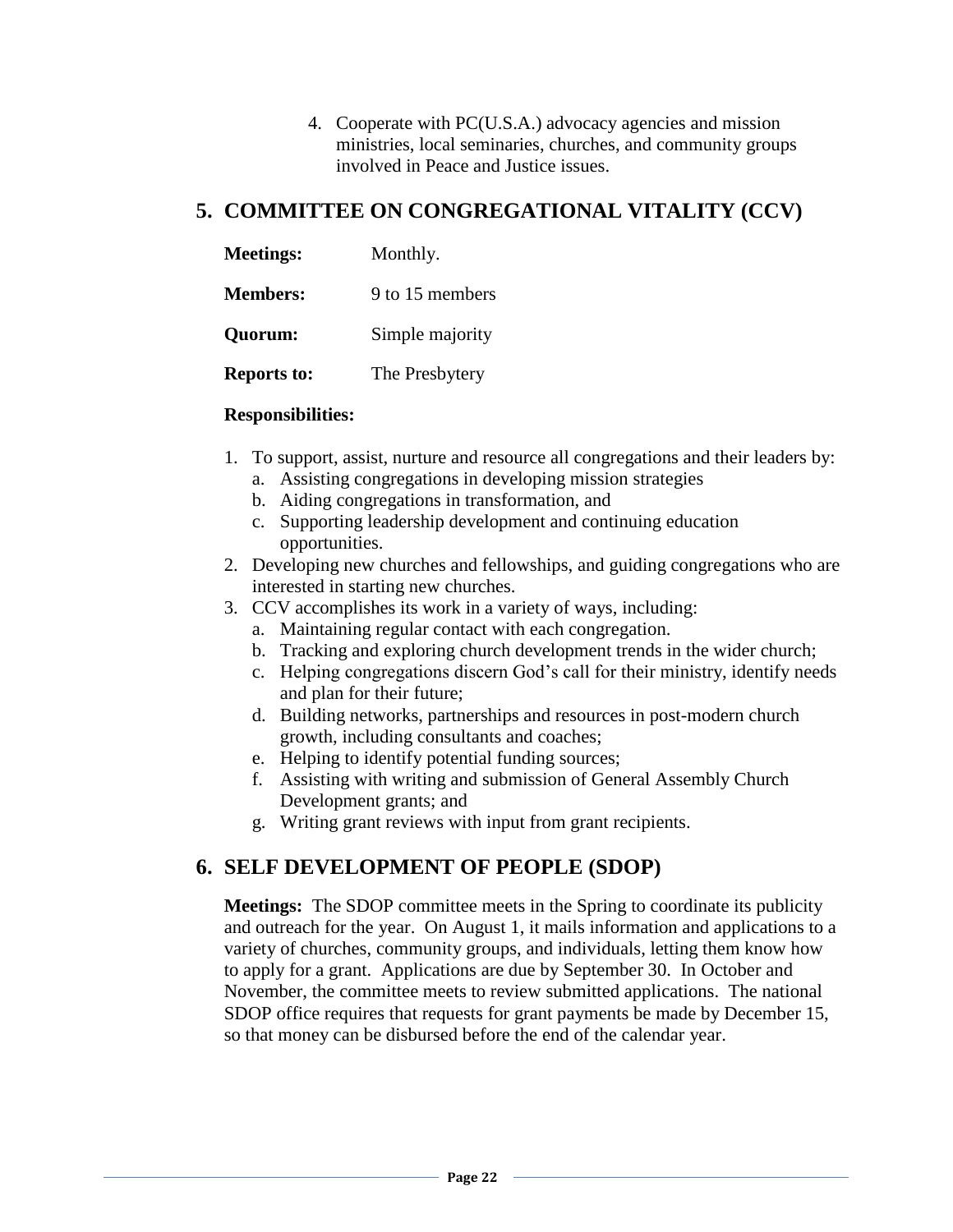**Membership:** 7 to 9 members, a majority of whom shall be racial-ethnic, and 50% must be members of Presbytery of Twin Cities Area, or one of its constituent churches.

The Chair must be Presbyterian

**Funding:** The national SDOP office determines the amount of money the SDOP committee of the PTCA has to disburse each year.

## **Responsibilities:**

To assist the Presbyterian Church (U.S.A.) in carrying out its global commitment to work toward the self-development of economically poor, oppressed, and disadvantaged people who own, control, and benefit directly from projects that promote long-term change in their lives and communities. Every two years, the SDOP committee must submit a Certification Application.

Every three years, the committee must hold a training workshop.

# **7. BILLS AND OVERTURES COMMITTEE**

**Meetings**: As needed

**Membership:** The committee on Bills and Overtures shall consist of eight persons, Teaching Elders and laypersons, elected by the presbytery, at least half of whom shall be laypersons.

Three members shall be placed in three classes of three years, elected in May. Members elected should not serve more than six consecutive years.

Five members shall be nominated for two-year terms, elected in September. At least three of these persons shall be from among those who recently attended General Assembly as commissioners. Commissioners shall serve for two years. These members shall not serve for more than six years.

- 1. In the months following the General Assembly, educates and informs the Presbytery on proposed amendments, to the *Constitution,* and the voting process to be followed.
- 2. Receives proposed overtures submitted by congregations or committees of the Presbytery, in preparation for submitting to the Presbytery for recommendation to the upcoming General Assembly.
- 3. Evaluates proposed overtures from other presbyteries and entities, to aid the Presbytery in making decisions of support.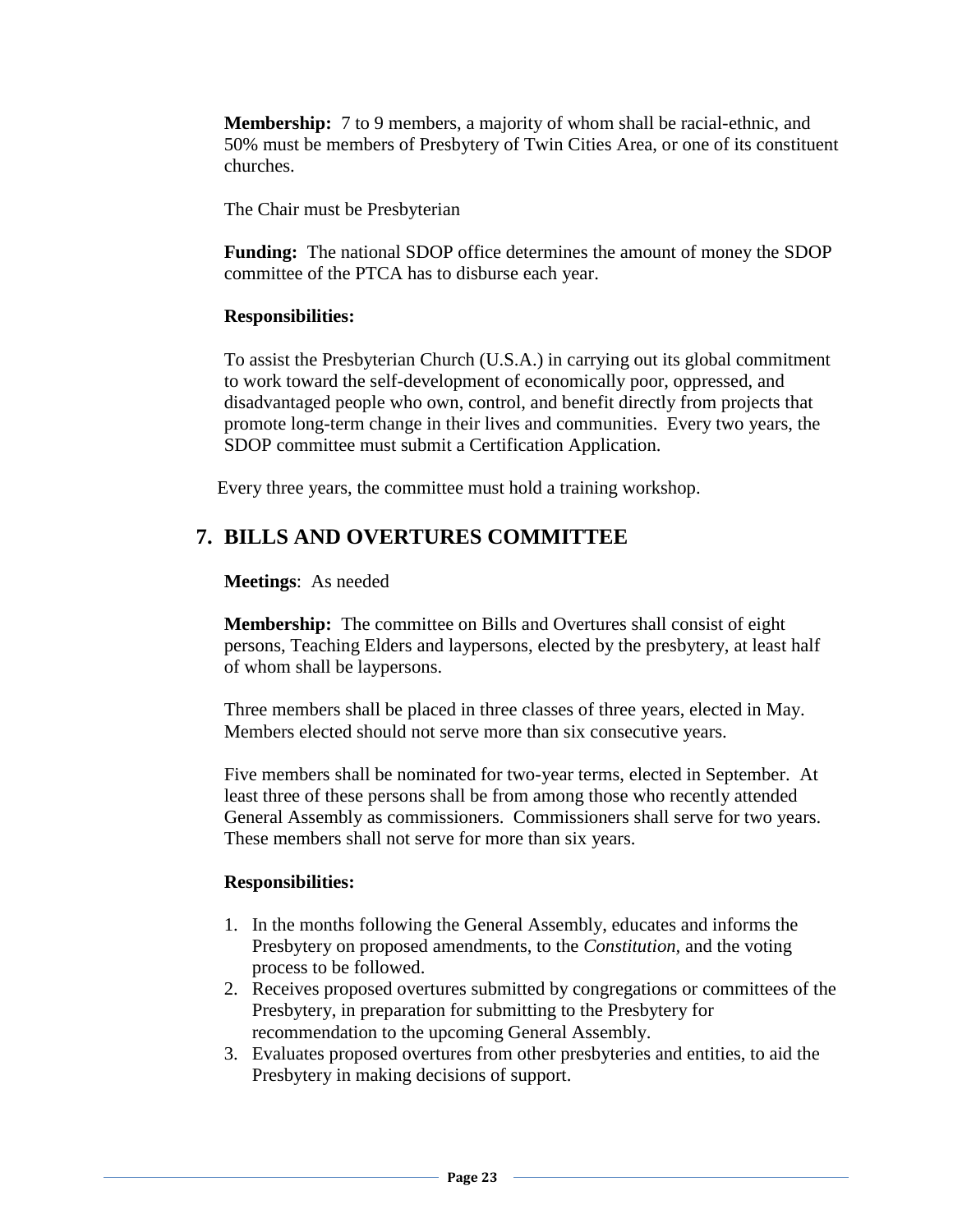# **IV. AMENDMENT AND SUSPENSION OF MANUAL OF OPERATIONS**

Individual items in the Manual of Operations can be amended or suspended by a majority vote at any business meeting without previous notice. It will remain in effect until rescinded or amended. Any item can be added in the same manner.

# **V. APPENDICIES**

# **A. POLICIES AND GUIDELINES**

## **1. INCLUSIVE LANGUAGE**

Because we are called to be one with God and each other in a Christian community, it is appropriate to use language which clearly demonstrates that we intend to be an inclusive community of faith. Words are powerful and both reflect and influence reality and our perception of reality. We encourage presbytery leaders to be cognizant of the power of language and sensitive as to all people as they plan and lead presbytery functions and worship services. Our intended use of inclusive language will focus attention on the following areas of concern:

## **Language About God**

God is ultimately indescribable. All words about God are symbols pointing to part of the totality of God's nature. Traditionally, God has been described with predominantly male images. However, since God is spirit and, therefore, neither male nor female, we will, wherever possible, avoid describing God with images that are exclusively either male or female. We will use a variety of metaphors and similes for God. We will use terms that expand rather than limit the experience of God's action in our lives.

## **Language About Persons - The People of God**

While terms such as "man" and "mankind" were once understood and accepted generically as well as with reference to human males, increasingly this is not the case. Underlying the accustomed use of male language in a generic sense was the assumption (conscious or unconscious) that males were more representative of humankind than females; indeed, that females were subordinate or inferior. It is imperative that we do not perpetuate such concepts by continuing to use sexually exclusive language even among those who still "hear" it generically. For generic terms such as man, brotherhood, mankind, etc., we will substitute such terms as humanity, humankind, human beings, persons, people, folk, everyone, family, and/or children. Additionally, we will avoid the use of masculine pronouns when referring to men and women together.

## **The Use of Scripture**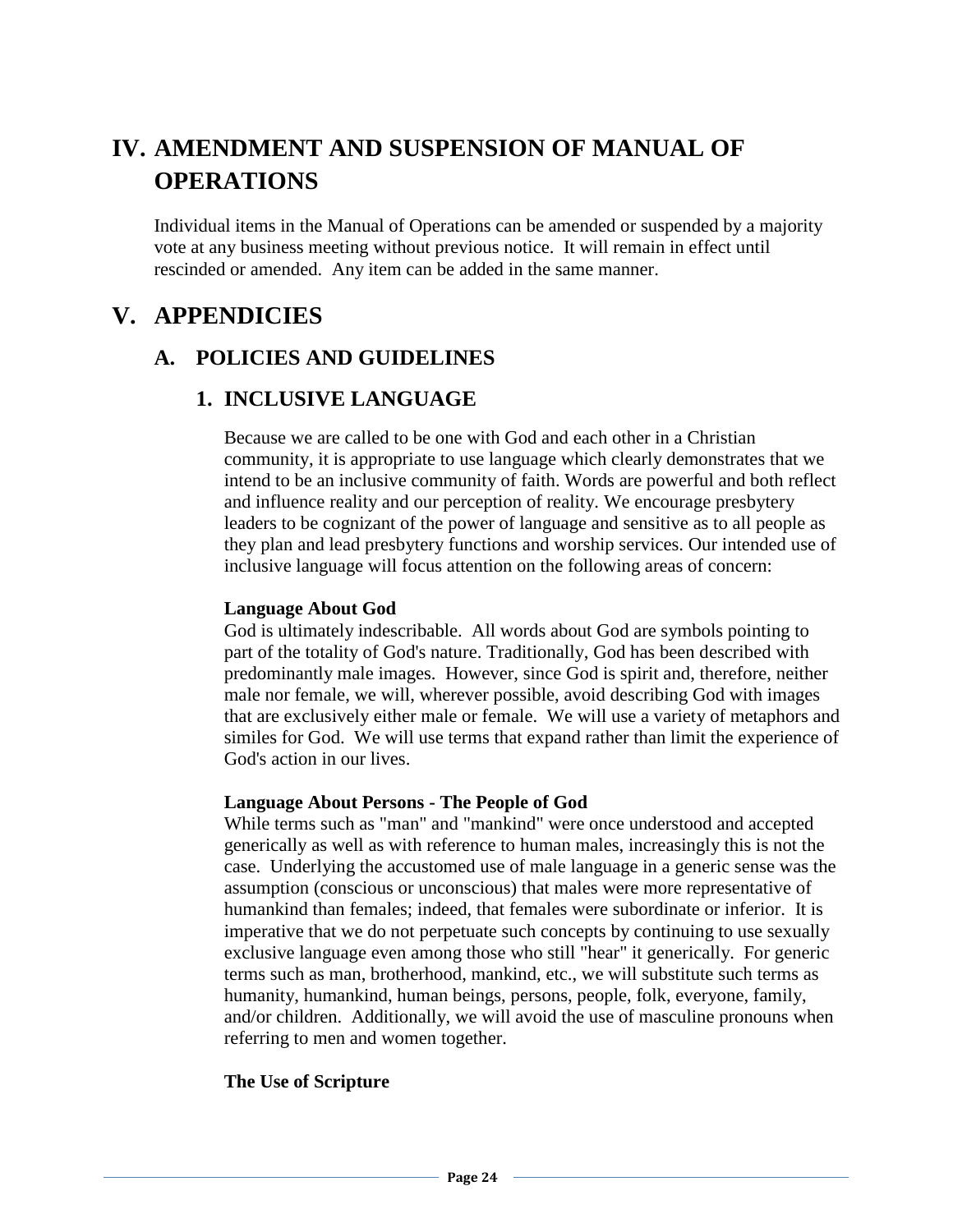Scripture, in the original Hebrew and Greek, is more inclusive than most English translations. Therefore, when we read the words and the intention is not exclusive, we will read it inclusively. When preparing for scripture to be read in unison, it is appropriate to rephrase and reprint the passage to eliminate exclusive language.

#### **Use of Hymns and Worship Resources**

For the worship services of this presbytery and its committees, we will choose hymns and other aids that do not contain gender exclusive images. We encourage the writing and use of new hymns that reflect the sensitivity of our times.

## **Printed Communication and Common Language**

In all our verbal communication, we will be sensitive to and aware of the need to use inclusive language in all of our meetings, including the stated meetings of the presbytery. All printed material that is by the presbytery for its work shall use inclusive language. The use of inclusive language in other materials is strongly encouraged.

*Adopted May 9, 2000, updated May, 2003*

# **2. ALCOHOL USE POLICY**

The Presbytery of the Twin Cities Area expects that all teaching elders and ruling elder members and commissioners acting in and on behalf of the PTCA shall adhere to the laws of the State of Minnesota governing the consumption and distribution of alcoholic beverages. Participants in events are also expected to behave in a manner that is in accordance with Minnesota laws and appropriate behavior befitting and reflecting the values of our Christian faith. Those invited to attend events at which alcohol will be available will be alerted in advance so that they may decide if they wish to participate in the activity.

Wherever and whenever alcoholic beverages are served, it is expected that attractive and desirable non-alcoholic beverages will also be served for the sake of those who do not wish to consume alcohol or who must not consume alcohol to maintain sobriety.

# **3. CONFLICT OF INTEREST**

#### **Background:**

Potential conflicts of interest are a source of increasing concern for all governing bodies of the Presbyterian Church USA; whether in governing, program, personnel or judicial areas of our common life. In response to this concern, the Personnel Committee of the PTCA proposed a policy on conflict of interest to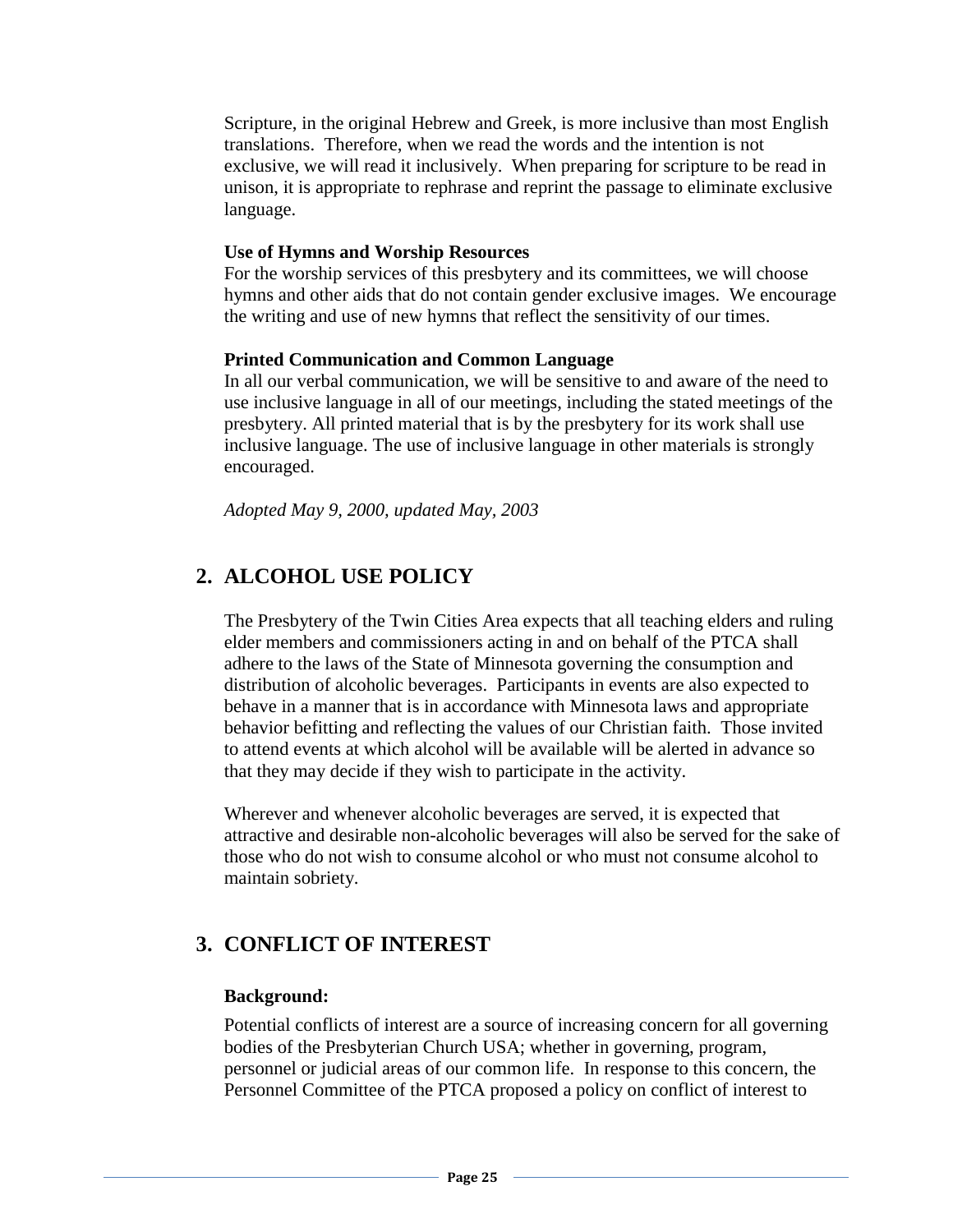guide all PTCA board, leadership team, committee, task force team and work group members; officers; employees and regular volunteers; as well as family members/employers, legal representatives, contractors and organizational partners; specifically in relation to the Presbytery's own membership, the congregations and specialized ministries within its bounds, and to the higher governing bodies to which it has certain accountabilities and responsibilities. The Presbytery adopted a policy at its regular meeting on July 8, 2003**.** This policy is intended to assure that all persons place the welfare of the PTCA above personal interest, the interest of family members, or special groups who may be involved in substantial affairs affecting the PTCA.

In formulating this statement of policy, the initial impulse of the Personnel Committee has been to identify all possible danger zones and specific circumstances in which the appearance and reality of conflict of interest has been known to arise. That impulse is resisted, because of the deep conviction by the Personnel Committee that there can be no substitute for human sensitivity, intelligence and good judgment by all persons affected in the disposition of conflict of interest matters which may, from time to time, arise. The PTCA Personnel Committee shall review this policy every three years and recommend updates as needed to the Presbytery Leadership Team.

## **POLICY ON CONFLICT OF INTEREST**

**Scope:** This statement of policy is applicable to all PTCA board, leadership team, committee, task force team members; officers; employees and regular volunteers; as well as family members/employers, legal representatives, contractors and organizational partners.

**Definition**: This statement of policy defines conflict of interest as follows:

- 1. Accept any gift, gratuity, service or special favor from any person or persons, agents, or businesses which provide or receive goods and services or which seek to provide or receive goods and services to or from PTCA entities, however, minor courtesies such as luncheons, dinners or similar arrangements in connection with business discussions may be received;
- 2. Participate in a decision in which the interests of the PTCA conflict with a person or entity's personal interests.
- 3. Hold a paid or regular volunteer position with another judicatory or outside organization where performance of those duties are in conflict with the duties carried out by the person or entity in the PTCA; and
- 4. Become an employee of or otherwise render compensable services to PTCA entities during the term of election or appointment, even if the person resigns from the elected or appointed position.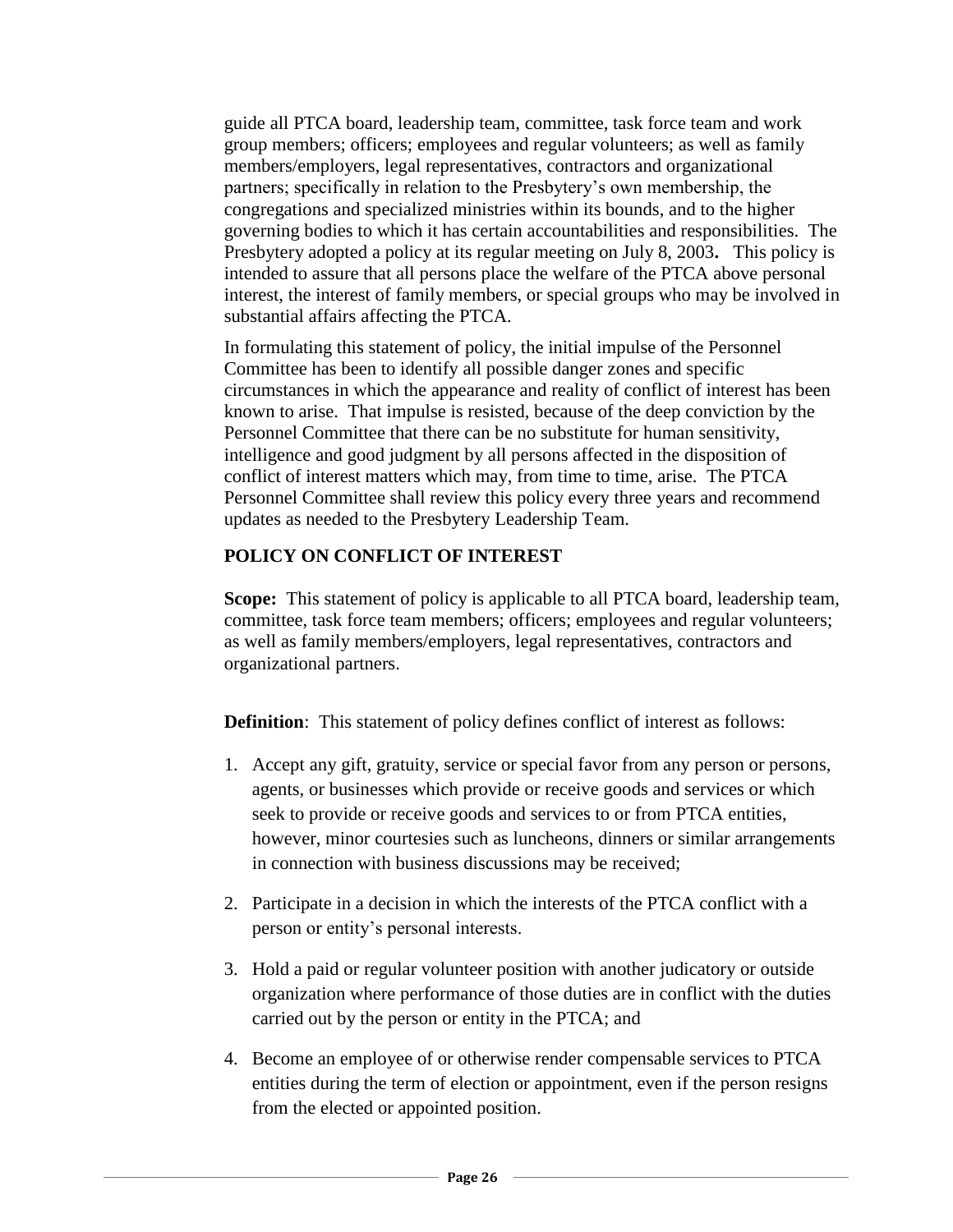**Disclosure:** This statement of policy requires that the person or persons disclose in writing all material facts and relationships pertaining to transactions with or by PTCA entities when there is or appears to be a conflict of interest.

**Implementation:** All disclosures required under this policy must be made in writing at the time of hiring, appointment, election or approval and annually thereafter by the end of January. Written disclosures from staff and regular volunteers are to be directed to the Executive Presbyter. Written disclosures from all other persons are to be directed to the Moderator of the Presbytery Leadership Team. All written disclosures shall be retained on file in the PTCA office.

The Nominating Committee will circulate copies of the Conflict of Interest Policy as a part of the materials sent to nominees to elected Councils and Committees. The Stated Clerk will distribute the policy annually to continuing appropriate persons for signature. Newly elected persons should return signed copies of Conflict of Interest Policies by July  $1<sup>st</sup>$  annually. A signed copy of the Conflict of Interest Policy must be on file within six weeks of beginning service with an applicable entity. The Stated Clerk will monitor the files of appropriate persons to be sure they contain the necessary signed Disclosure Forms. The Moderator of the Presbytery and of the Leadership Team shall appoint a committee of five people to review the signed Conflict of Interest Policies. They should look first at members and former members of Permanent Judicial Commissions of Presbytery, Synod and General Assembly.

**Role of Interested Person (s):** A person, persons, or entities that have declared or been found to have possible conflict of interest in any matter related to PTCA entities shall refrain from participating in consideration of the proposed transaction involving such conflict of interest, unless specifically requested to provide information. The person, persons, or entities involved should not vote or be present at the time of vote on such matters.

**Resolution:** A person, persons, or entities with uncertainty about possible conflict of interest in any matter may request the Presbytery Leadership Team to review and offer advice on whether a possible conflict prevails. Unresolved issues shall be decided by a special committee named by the Presbytery Leadership Team. When possible, the question of potential conflict of interest shall be referred to a Stated Clerk for an opinion prior to a decision by the special committee and the Presbytery Leadership Team.

#### **DISCLOSURE FORM PTCA Policy on Conflict of Interest**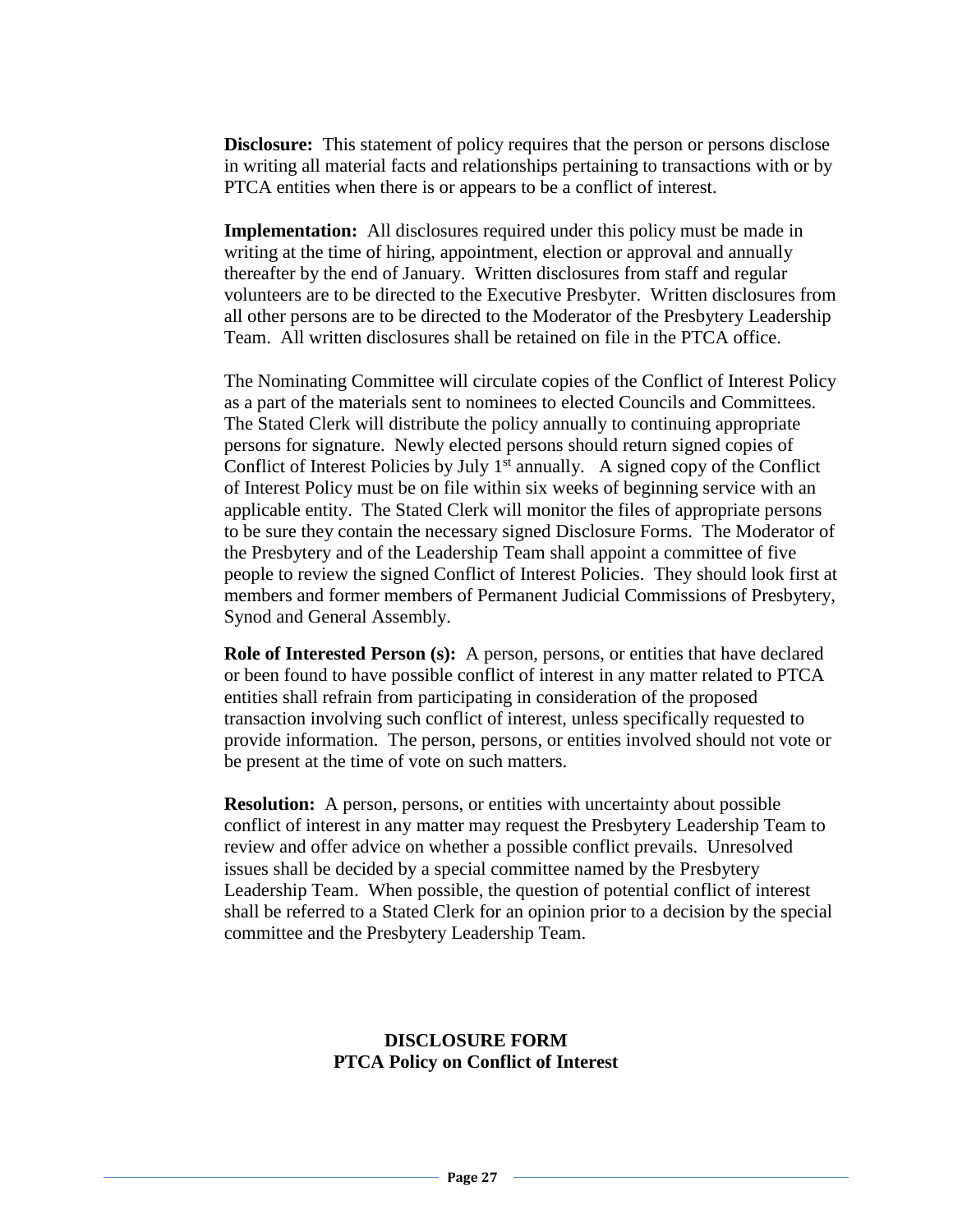**Staff and regular volunteers:** Please address your Disclosure Form to the PTCA Executive Presbyter by name and position. Deliver your completed Disclosure Form to that person.

**All other persons** (as identified in **Scope** of the policy): please address your Disclosure Form to the PTCA Moderator of Presbytery Leadership Team by name and position. Deliver your completed Disclosure Form to that person.

 \_ Name Position I have received and read the current PTCA Policy on Conflict of Interest, and I believe: A. I am in compliance with the policy; (initials) B. I am in compliance with the policy EXCEPT as described below; (initials) Exception(s): describe exception(s) in detail here: \_\_\_\_\_\_\_\_\_\_\_\_\_\_\_\_\_\_\_\_\_\_\_\_\_\_\_\_\_\_\_\_\_\_\_\_\_\_\_\_\_\_\_\_\_\_\_\_\_\_\_\_\_\_\_\_\_\_\_\_ \_\_\_\_\_\_\_\_\_\_\_\_\_\_\_\_\_\_\_\_\_\_\_\_\_\_\_\_\_\_\_\_\_\_\_\_\_\_\_\_\_\_\_\_\_\_\_\_\_\_\_\_\_\_\_\_\_\_\_\_ \_\_\_\_\_\_\_\_\_\_\_\_\_\_\_\_\_\_\_\_\_\_\_\_\_\_\_\_\_\_\_\_\_\_\_\_\_\_\_\_\_\_\_\_\_\_\_\_\_\_\_\_\_\_\_\_\_\_\_\_ Sincerely, \_\_\_\_\_\_\_\_\_\_\_\_\_\_\_\_\_\_\_\_\_\_\_\_\_\_\_\_\_\_\_\_\_ \_\_\_\_\_\_\_\_\_\_\_\_\_ SIGNED DATE

## POSITION

\_\_\_\_\_\_\_\_\_\_\_\_\_\_\_\_\_\_\_\_\_\_\_\_\_\_\_\_\_\_\_\_

**NOTE:** Your completed Form, after submission by you, will be retained in the appropriate files of the PTCA office. All Forms on file will be reviewed at least annually by an appropriate PTCA committee.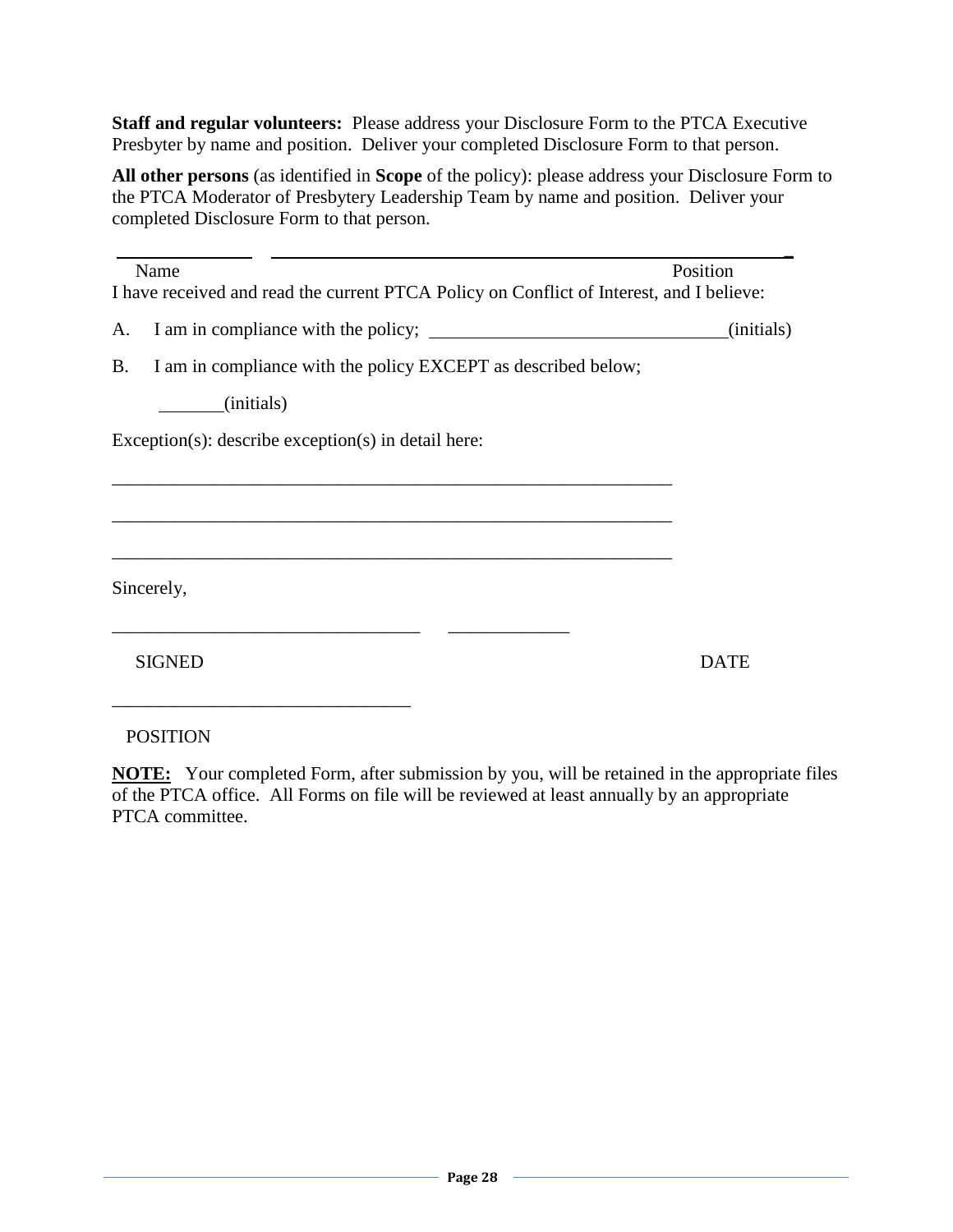# **4. DEATH NOTICE**

- 1. When a current or former Teaching Elder, Moderator of Presbytery, Stated Clerk, or Presbytery staff member dies while still residing within the bounds of the Presbytery, that person's minister or colleague in ministry should notify the Presbytery office as soon as possible.
- 2. All teaching elders and clerks of session of the Presbytery are to be notified of the death and, if there is sufficient time, the time and place of the funeral or memorial service. The process for such notification will be online, as a special communication.
- 3. The Moderator of Presbytery or designee will communicate the Presbytery's concern and love for the deceased and his or her family.

# **5. IMMIGRANT MINISTRIES POLICIES**

## **Definitions:**

*Immigrant Group*: A group of persons who are new arrivals in this country

*International Group:* A group of persons who have racial, ethnic, or cultural bonds with countries outside of the United States.

**Becoming a Fellowship:** An Immigrant or International Christian Group that desires to become a Fellowship of the Presbyterian Church (U.S.A.) in this Presbytery shall follow the procedures outlined below.

The group must approach the Presbytery through the Committee on Church Vitality (CCV) and request status as a "Fellowship". Subject always to review of and control by the Presbytery through a CCV liaison, the Fellowship may elect its own officers, incorporate as a  $501(c)3$  group as an entity of the Presbyterian Church (U.S.A.), and be self-determined in its actions.

The Fellowship, in doing its work, shall follow the Constitution of the Presbyterian Church (U.S.A.). It shall keep minutes of its meetings and accounts of all monies received and disbursed. Pastoral leadership shall be a Commissioned Ruling Elder commissioned by the Presbytery of the Twin Cities Area or a Minister of Word and Sacrament who is a member of the Presbytery. The group will be encouraged to contribute to Presbyterian basic mission. The lay leadership shall operate as if it were a Church session with the pastor moderating. All records shall be submitted annually to the Presbytery through CCV for review and inclusion in the records of the Presbytery.

A group becomes a Fellowship when it meets all of the following criteria:

- 1. Requests the Presbytery, in writing, to make it a Fellowship through CDT.
- 2. Indicates that the leader and the congregation intend to be a part of the Presbyterian Church (U.S.A.).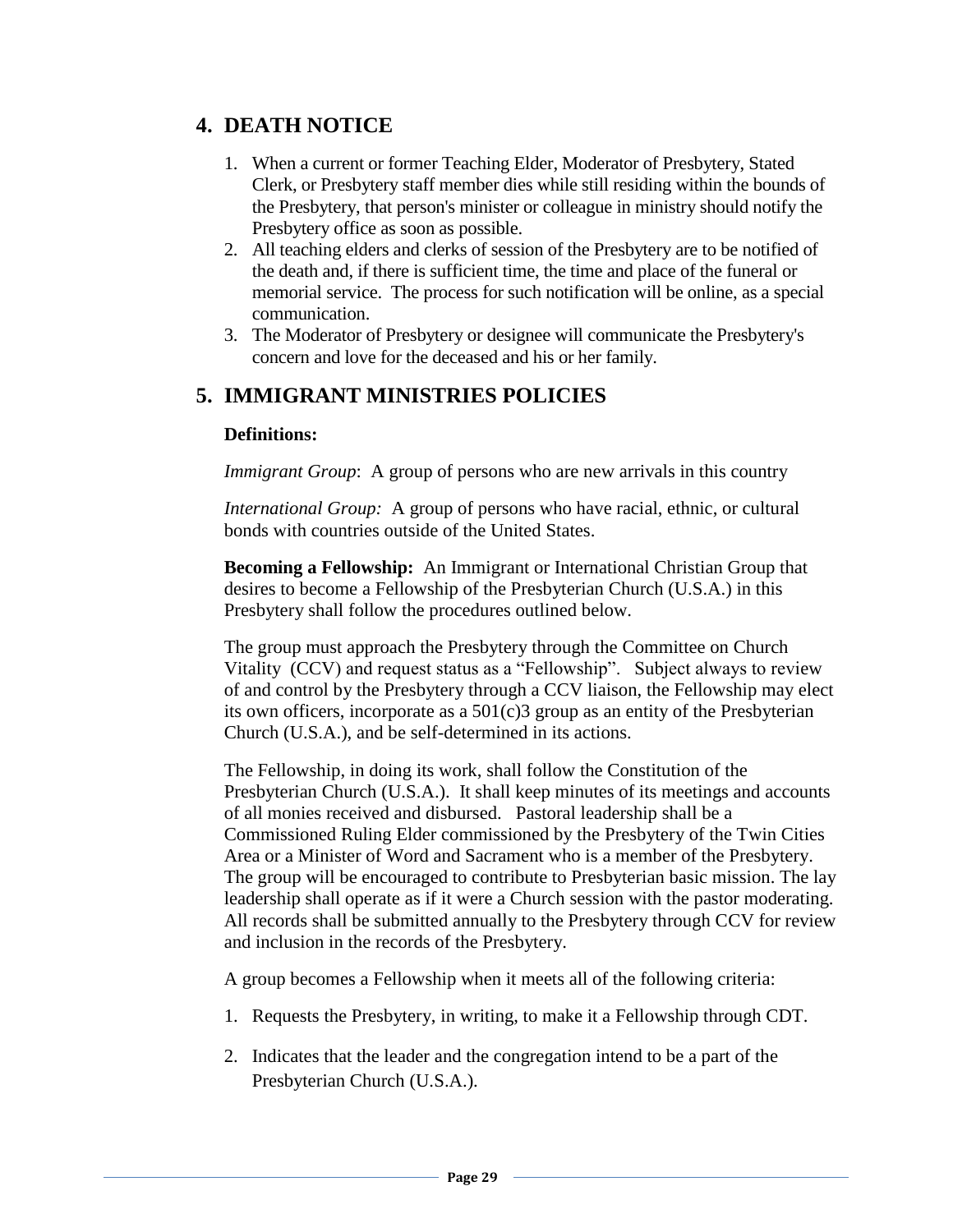- 3. Shows an understanding of Presbyterian belief and polity, and indicates the group's full cooperation with the supervision of the Presbytery.
- 4. Agrees with the Presbytery through CCV on a plan to implement the requirements of the Presbyterian Church (U.S.A.) including the following:
	- a. Including both women and men as officers in the Fellowship and as officers when a new Church is chartered.
	- b. Instituting a two or three year rotation of officers.
	- c. Adjusting the size of the body of church officers to the Presbyterian Church (U.S.A.)'s recommendation for sessions.
	- d. Agreeing to women and men as candidates to become pastors.
	- e. Having a place located and secured to gather and worship regularly.
	- f. Demonstrating through a budget and budget projections the group's ability to pay its pastoral leadership fairly and reasonably as approved by CCV and the Committee on Ministry (COM). In some cases, approval may be given to having a pastor serve without compensation. The Presbytery commits itself to be sensitive to issues within the International or Immigrant Community that might arise if the pastor receives a full professional salary per Presbytery guidelines.
	- g. If the International or Immigrant Community does not already have a pastor or commissioned ruling elder, one of its first responsibilities is to find one and form a covenant with them through a contract or call, following COM procedures. She or he shall be selected on the basis of having the necessary vision and skills, both in new Church gathering and organization and the capacity to identify with and relate to people in the International or Immigrant Community.
	- h. This person shall exercise pastoral care of the group, preach, administer sacraments with concurrence and stipulations from the COM, and conduct regular worship, as well as organize the group to be of service in the community and participate in the ministry of the Presbytery. Presbytery's COM oversees the contract and calling of pastors already ordained and oversees commissioned ruling elders.
- 5. By vote of Presbytery, is received as a Fellowship.

Upon approval by the Presbytery to administer the sacraments, the COM on behalf of the Presbytery will oversee the authority to administer the Sacrament of Baptism in accordance with Book of Order W-2-3011b, and the authority to administer the Sacrament of the Lord's Supper in accordance with Book of Order W-2-4012b and c.

Pursuant to Book of Order G-3.0109b(4), the Presbytery may recognize formally the role of the lay leadership of the Fellowship as elders and may formally recognize the existence and ministry of the Fellowship by granting its leadership voice and vote at Presbytery meetings.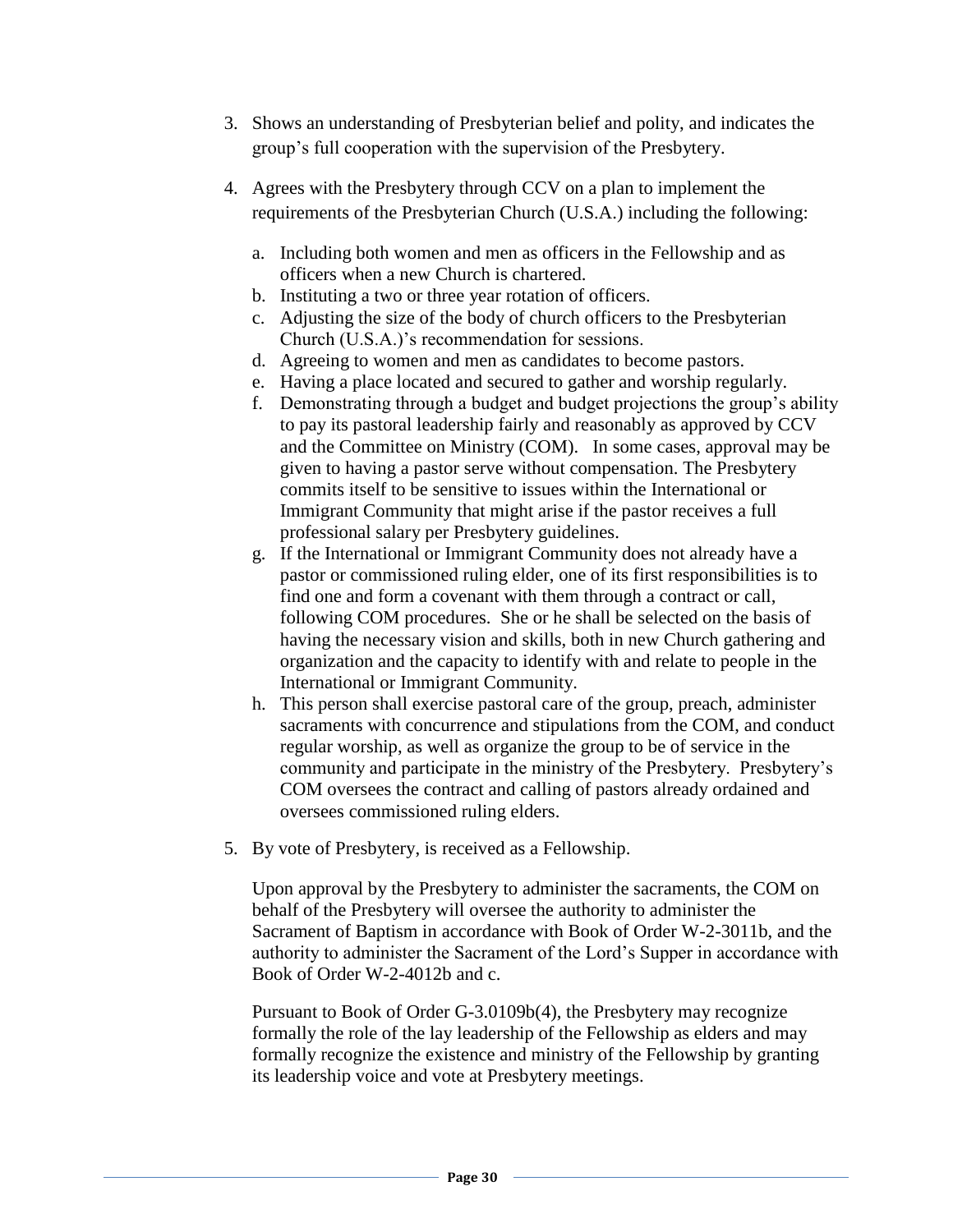# **6. BACKGROUND CHECKING POLICY**

This policy was developed by the Committee on Ministry, proposed to Presbytery and approved November 11, 2008.

During the PNC process, a Background Check will be initiated by the Stated Clerk. At that point in the process, when a minister is asked to preach in a neutral pulpit; the congregation will be asked to pay one-half the cost (presently \$6.25) of each background check made.

# **7. LABORING IN/OUT OF BOUNDS OF PRESBYTERY**

This policy was developed by the Committee on Ministry, proposed to Presbytery and approved November 11, 2008.

Presbytery no longer requires ministers to ask permission to Labor Outside/Inside the Bounds for a one-time event, i.e. a wedding or administering the sacraments. Permission continues to be required for ministers who work in a position of a contractual nature and labor outside the Presbytery's jurisdiction or geographical bounds. (G-3.0306)

# **8. SABBATICAL LEAVE GUIDELINES**

The following "Sabbatical Leave Guidelines" were approved by the Committee on Ministry at its December 17, 2007 meeting and by the Presbytery of the Twin Cities Area at its January 12, 2008 meeting. The guidelines are commended to churches in the Presbytery to encourage them to write their own policy.

## **Sabbatical Leave Guidelines**

After six years of continuous service, a full-time pastor may seek session approval for a Sabbatical Leave with full pay for up to a three month period. A Sabbatical Leave is time away for study, reflection and/or spiritual growth. The request will include a detailed written plan with clearly identified goals. If granted, the Sabbatical Leave may be combined with earned vacation within a particular year. The plan should include:

- a. provisions for leadership in the pastor's absence
- b. establishing the philosophy behind the sabbatical

The pastor must agree to return to his/her present position for a period of at least one year following the completion of the Sabbatical Leave. If the pastor chooses to leave his/her position voluntarily within the period of one year following the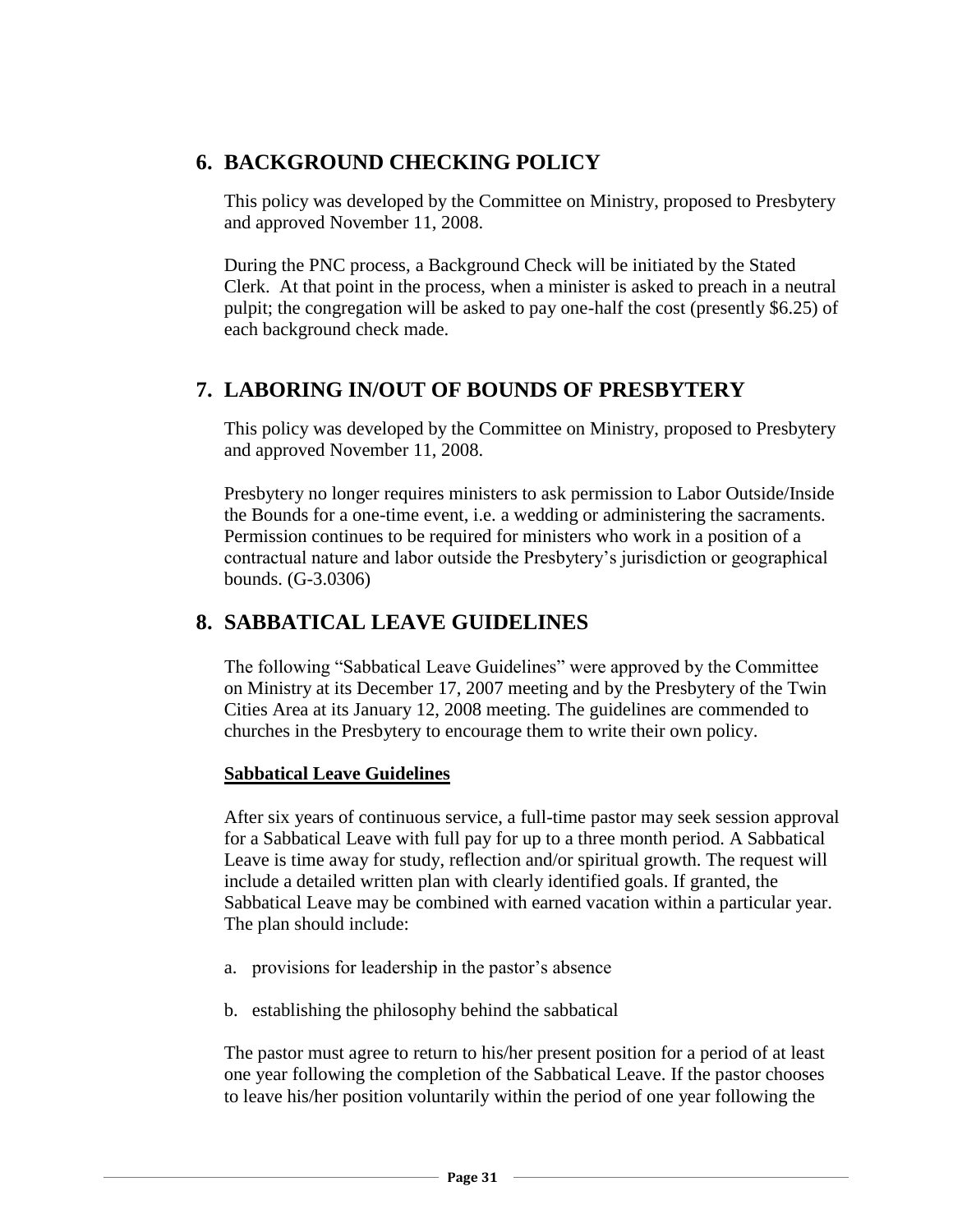Sabbatical Leave, the salary attributable to the Sabbatical Leave shall be refunded. After completion of one Sabbatical Leave, the individual shall not be eligible for another Sabbatical Leave until a period of at least six years shall have elapsed.

## **B. MANUALS AND POLICIES**

- 1. Article of Incorporation Bylaws (most recent edition)
- 2. Crisis Response Policy
- 3. Employee Handbook
- 4. Committee on Ministry Manual
	- a. Policies on Membership Status
	- b. Validated Ministry
	- c. Separation Ethics (Also available as a free standing manual)
	- d. Offerings Received at services of Installation and Ordination
- 5. Committee on Preparation for Ministry Manual a.. Process for Inquirer and Candidate Status
- 6. Commissioned Lay Pastors Manual a. Process for Entering Lay Pastor Training Program
- 7. Board of Trustees Manual
	- a. Per Capita
	- b. Honoraria
	- c. Reimbursement
	- d. Guidelines and Application for Loans and Mortgages on Church Property
	- e. Guidelines and Application Sale or Lease of Church Property
- 8. Sexual Misconduct Prevention and Response Policy Manual
- 9. Disabilities Concerns Task Force Policy